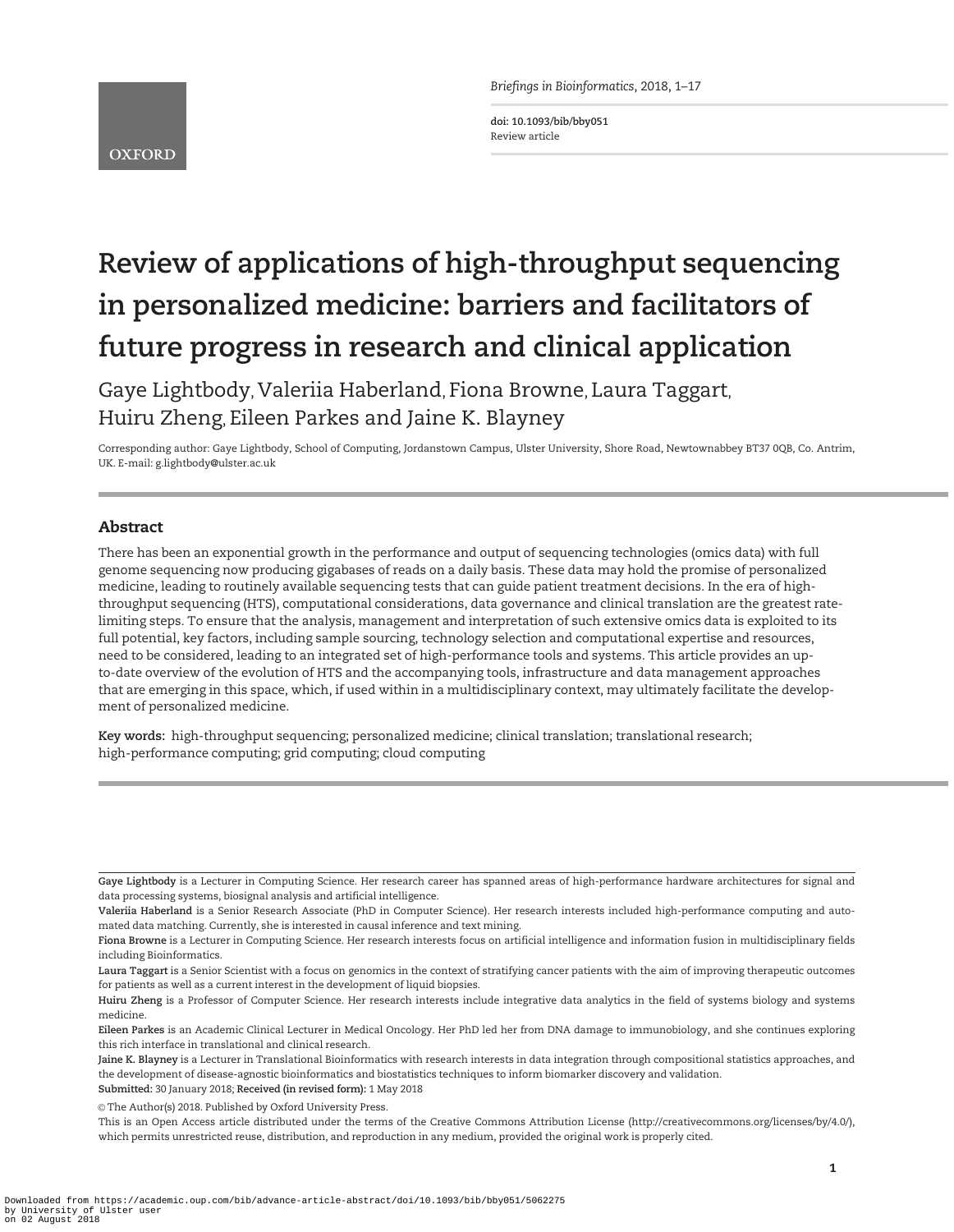## <span id="page-1-0"></span>Introduction

Over the past decade, there have been exponential advances in our capacity to sequence a human genome. As recently as 2016, it would have taken over a day [\[1](#page-10-0)]. Now, using current technology [\[2](#page-10-0)], it is possible to process a genome sequence within an hour [[3,](#page-10-0) [4\]](#page-10-0). The development of high-throughput sequencing (HTS) technologies has been central to achieving this, with massively parallel sequencing offering larger throughput than the conventional Sanger sequencing [\[5](#page-10-0)] approach.

While advances have been made across all aspects of the sequencing workflow, the focus on platform development has made a significant contribution to driving down machine size and HTS costs while facilitating performance gains. In addition, this has been enhanced by reductions in both the cost of computational power and size, as expected through Moore's law [[6\]](#page-10-0). However, since 2007 [\[7\]](#page-10-0), the reduction in the sequencing cost per genome has surpassed Moore's law; thus, we are now in the era of the sub-\$1000 genome. An extensive review of the past 10 years of HTS can be found in [[8\]](#page-10-0) along with additional technological solutions in [\[9,](#page-10-0) [10\]](#page-10-0) and more recently in [\[11](#page-10-0)].

The decreasing costs of HTS have brought it within the reach of smaller laboratories, facilitating the generation of highdimensional in-house data sets, with typical HTS devices producing over 100 gigabases (Gb) of reads in 24 h [\[12](#page-10-0)]. As with other examples of 'Big Data', the steps involved in the design, preprocessing, normalization and downstream analysis of HTS data are significant. Furthermore, there are substantial challenges presented, including sample collection and quality control, selection of HTS technology, to the integration of data sets across platforms and technologies. HTS data therefore present its own set of in silico and computational challenges, leading to a 'Data Deluge' [[13\]](#page-10-0) in which the emphasis has moved from data generation to the ability to store, access, share and analyse the data effectively. As reported

by Sboner et al. [[14\]](#page-10-0), these additional elements contribute towards a more realistic assessment of the true cost of HTS use. In addition, there are also data governance and patient privacy implications, particularly resulting from the speed of change brought about by the application of HTS in clinical workflows [\[15](#page-10-0), [16\]](#page-10-0).

Considering these intersecting challenges within the biomedical domain, particularly with regard to clinical (and commercial) translation, HTS can be considered from the perspectives of four key stakeholders: biologists, clinicians and patients alongside bioinformaticians/computer scientists. Against this background, we consider common HTS bottlenecks that can be encountered at different workflow stages. We then present potential in silico and computational solutions, extending on the review in [[17\]](#page-10-0), and examine further rate-limiting issues that may in turn be raised. We therefore conclude with a discussion on the future role of HTS in facilitating biomedical research and its potential translation to clinical decision-making tools.

# HTS: from biomedical research to clinical application

In the biomedical domain, HTS can be used to characterize biological markers (biomarkers), including genes and proteins, often derived from human tissue or blood, to understand disease development and progression and/or predict treatment response or patient survival [\[18](#page-10-0)]. Biomarkers can be classified into three categories: diagnostic (presence or absence of disease), predictive (how a patient responds to treatment) and prognostic (how long a patient survives post-intervention) [[18\]](#page-10-0).

Markers and drivers of disease development, progression and treatment response can be detected at the deoxyribonucleic acid (DNA), ribonucleic acid (RNA) or protein levels with a range of HTS techniques (Figure 1). We consider both biomarker and



Figure 1. Summary schema of omics levels with associated technologies, data types, outputs, analytical considerations and research and clinical applications. Five levels or components, genome, epigenome, transcriptome, proteome and metabolome are presented, all of which can be considered with respect to the phenome (common patient characteristics). Key associations between omics levels are also represented, including transcription (between the genome and transcriptome), histone modification and TF-binding (connecting the epigenome with the proteome) and translation (from the transcriptome to the proteome). Source: Adapted from: [\[19–21](#page-10-0)] and [\[22\]](#page-10-0).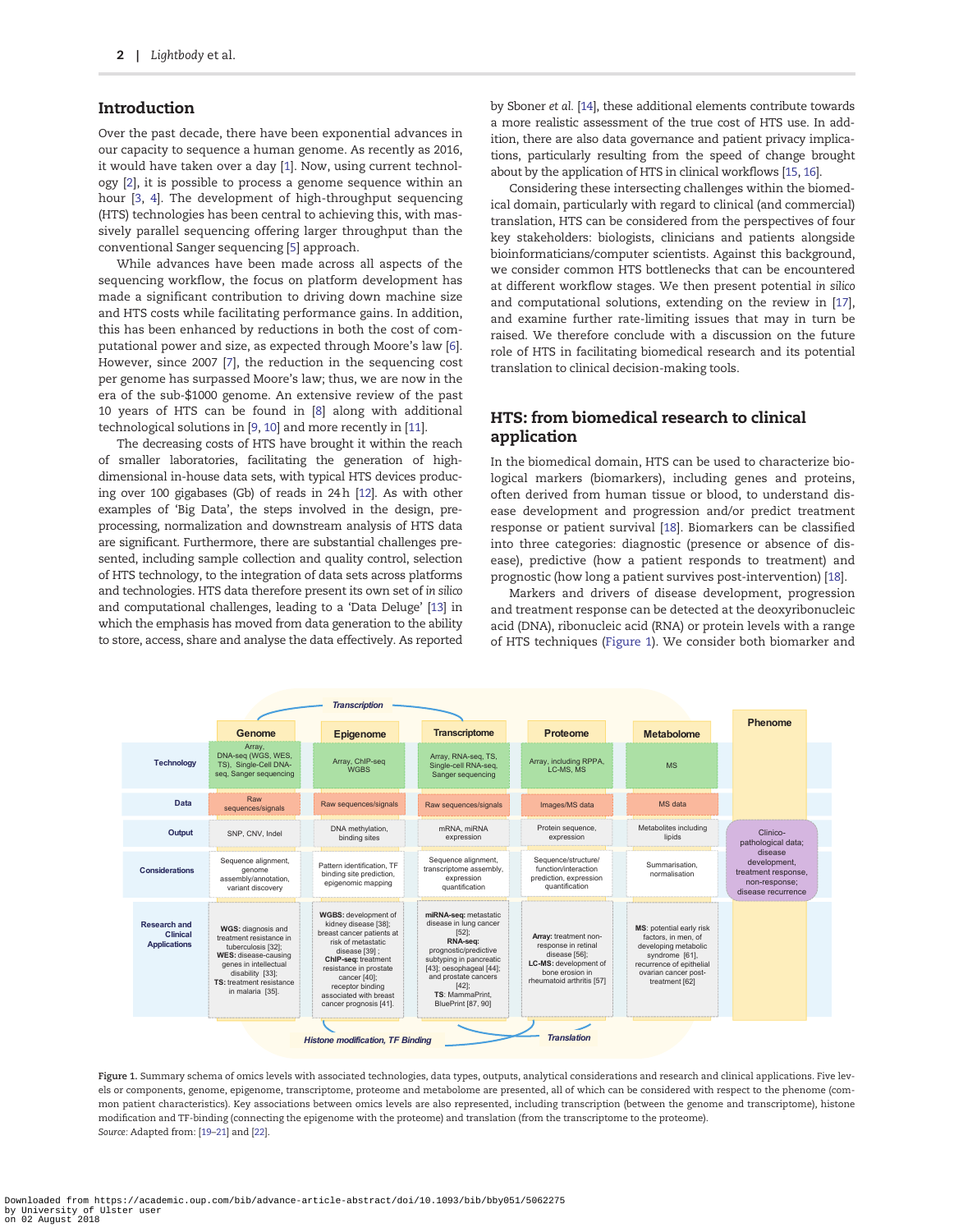<span id="page-2-0"></span>HTS applications at five key omics levels, genome, epigenome, transcriptome, proteome and metabolome. These levels are connected via genetic data transfer processes, including transcription, translation, binding and protein modification [[23](#page-10-0), [24\]](#page-10-0). As shown in [Figure 1,](#page-1-0) each of these omics levels can be considered with respect to patient characteristics, such as risk of disease or response to a treatment, i.e. phenotypes.

At the genome (DNA) level, alterations in genes are analysed, e.g. single-nucleotide polymorphisms (SNPs), indels, copy number variations (CNVs) and fusion genes [\[25](#page-10-0)] [\(Figure 1](#page-1-0)). SNPs (equivalent to 'typos' in the genome), indels (insertion or deletion of bases in a sequence) and CNVs (where portions of the genome are repeated) have been linked to disease susceptibility. SNPs in the VCAM-1 and ARFGEF2 genes, a deletion in the CTFR gene and CNVs in the HLA gene were found to be associated with cases of sickle cell anaemia [\[26](#page-10-0)], cystic fibrosis (CF) [[27\]](#page-10-0) and rheumatoid arthritis [\[28\]](#page-10-0), respectively. Fusion genes, when two individual genes form a hybrid gene, can also be associated with disease development, as with TMPRSS2-ERG in prostate cancer [[29\]](#page-10-0). Microarrays [\[30](#page-10-0)], and more recently, DNA-sequencing (DNA-seq), comprising whole-genome sequencing (WGS), whole-exome sequencing (WES) and targeted sequencing (TS) have been used to study these alterations. WGS enables the interrogation of alterations in both the coding and non-coding regions of the genome [[31\]](#page-11-0) and has been used to identify multiple SNPs relating to the diagnosis of tuberculosis and treatment resistance [[32\]](#page-11-0). WES is limited to coding regions, approximately 1% of the genome [\[31\]](#page-11-0). A more affordable option than WGS, WES may omit potentially informative gene regulation regions, though its use was well founded in a study of intellectual disability, as three novel disease-causing candidate genes were identified [[33\]](#page-11-0). TS focuses on specific regions of the genome and is useful when prior information is known about the disease [\[34\]](#page-11-0), e.g. in a study to understand resistance to first-line antimalarial therapy, TS identified six novel resistance-causing mutations [[35\]](#page-11-0).

Epigenomics encompasses the chemical modification, through internal or external factors, of DNA, which in turn can repress the corresponding gene expression, leading to disease or treatment resistance [\(Figure 1](#page-1-0)) [\[36](#page-11-0)]. Both microarray and sequencing technologies can be used to quantify DNA methylation status. Bisulphite conversion is necessary for both older (microarray) and newer sequencing-based technologies, facilitating the detection of methylated cytosines (one of four DNA component bases), though is a harsh process that can affect the quality of DNA for downstream analysis [\[37](#page-11-0)]. Whole-genome bisulphite sequencing (WGBS) was used to identify methylation of the IFITM3 gene as a candidate in the development of kidney disease [[38](#page-11-0)]. Legendre et al. [[39\]](#page-11-0) used WGBS to develop a bloodbased methylation patterns that could be used to stratify breast cancer patients into metastatic disease risk groups. Chromatin immunoprecipitation sequencing (ChIP-seq) allows for the precise characterization of transcription factor (TF)-binding sites (location at which a protein binds to DNA to initiate transcription) and patterns of histone (a DNA packaging protein) modification, both of which can affect gene expression. Using this technology, advances in understanding the impact of the epigenome on the development of metastatic disease in patients with early prostate cancer were made [[40\]](#page-11-0). Within oestrogen receptor-positive  $(ER+)$  breast cancer, the use of ChIP-Seq helped to identify the prognostic role of the gene FOXA1 in facilitating ER-binding [\[41](#page-11-0)].

The transcriptome encompasses all RNA found in the cell [\(Figure 1\)](#page-1-0). Messenger RNA (mRNA) is the most commonly studied form of RNA. The transcriptome, capturing the downstream signals from the genome and epigenome, has been used for molecular subtyping and studying drug response [\[42–45](#page-11-0)], applying both microarray and HTS technologies. For example, using microarray technology, four breast cancer subtypes associated with patient response to chemotherapy were defined based on a set of RNA patterns (PAM50) [\[46\]](#page-11-0). Other RNA types such noncoding RNAs and microRNA (miRNA) have also been described [\[47\]](#page-11-0). In particular, miRNA has been shown to be important in disease development and progression through gene regulatory functionality [\[48](#page-11-0)]. miRNAs have been associated with relapsing– remitting multiple sclerosis [[49\]](#page-11-0) and dormancy of the human immunodeficiency virus type 1 (HIV-1) in patients treated with antiretroviral therapy [[50](#page-11-0)]. RNA can be studied through both microarray and RNA-Sequencing (RNA-Seq) with RNA-Seq also allowing for the discovery of additional modifications, e.g. fusion genes, similar to the genome level [\[51](#page-11-0)]. RNA-Seq has also been extensively used, often within a multi-omics or integrative context. This has resulted in the characterization of novel molecular subgroups associated with treatment response and/or survival in multiple cancer studies, including pancreatic [\[43](#page-11-0)], oesophageal [\[44\]](#page-11-0), prostate [\[42\]](#page-11-0) and cholangiocarcinoma [\[45](#page-11-0)]. microRNA sequencing (miRNA-Seq) has also been used in the identification of miRNAs that were significantly associated with remote metastatic disease in lung adenocarcinoma [\[52\]](#page-11-0).

All the previous elements (genome, epigenome and transcriptome) contribute to the proteome, the set of proteins that comprise an organism ([Figure 1\)](#page-1-0) [\[53\]](#page-11-0). The sequence, structure and expression of proteins are encoded by the genome but can be altered at the transcriptional level with the potential for changes being introduced at translation [\[53](#page-11-0)]. In comparison with other omics levels, it is relatively poorly characterized [[54](#page-11-0)]. Array-based methods, including reverse phase protein array (RPPA) and mass spectrometry (MS) technologies can be applied at this level [[55\]](#page-11-0). Using an array-based technology, Velez et al. [[56\]](#page-11-0) identified protein targets for a tailored treatment of a patient with inflammatory disease of the retina, reversing sight loss. In addition to array-based methods, MS or liquid chromatography (LC)-MS can be used to study the sequence and structure of proteins, each having a unique weight (mass) fingerprint that can be used to identify their presence in a sample [[55\]](#page-11-0). Liao et al. [[57\]](#page-11-0) used LC-MS to identify candidate proteins in samples obtained from rheumatoid arthritis patients with none erosion.

Metabolomics is the study of the chemical fingerprints that cellular processes leave behind [\(Figure 1](#page-1-0)), i.e. metabolites, which are small molecules, such as amino acids or lipids, resulting from the breakdown of proteins through protein–protein interactions [\[19](#page-10-0)]. Similar to proteins, metabolites are identified and studied by MS generating metabolite profiles. The study of metabolites is a well-established and important element in drug discovery, particularly the understanding of the metabolism of a drug and potential associated toxicities [\[58](#page-11-0)]. Lipidomics, the study of lipid levels, such as cholesterol and triglyceride, in blood and tissue is a fast-emerging sub-field within metabolomics [\[59](#page-11-0), [60](#page-11-0)]. Using MS, Sales et al. [[61\]](#page-11-0) characterised a 'lipotype' in men that corresponded to a potential risk of developing metabolic syndrome. While, Ke et al. [\[62](#page-11-0)] discovered that in epithelial ovarian cancer, patients post-surgery, who had recurred were found to have high levels of lipid and amino acid metabolism.

#### Research applications of HTS

The research community's reliance on microarray technology is now being replaced by a welcoming endorsement of sequencing technologies. This trend can be seen in the work of the flagship The Cancer Genome Atlas (TCGA) consortium [\[63\]](#page-11-0). In 2008, the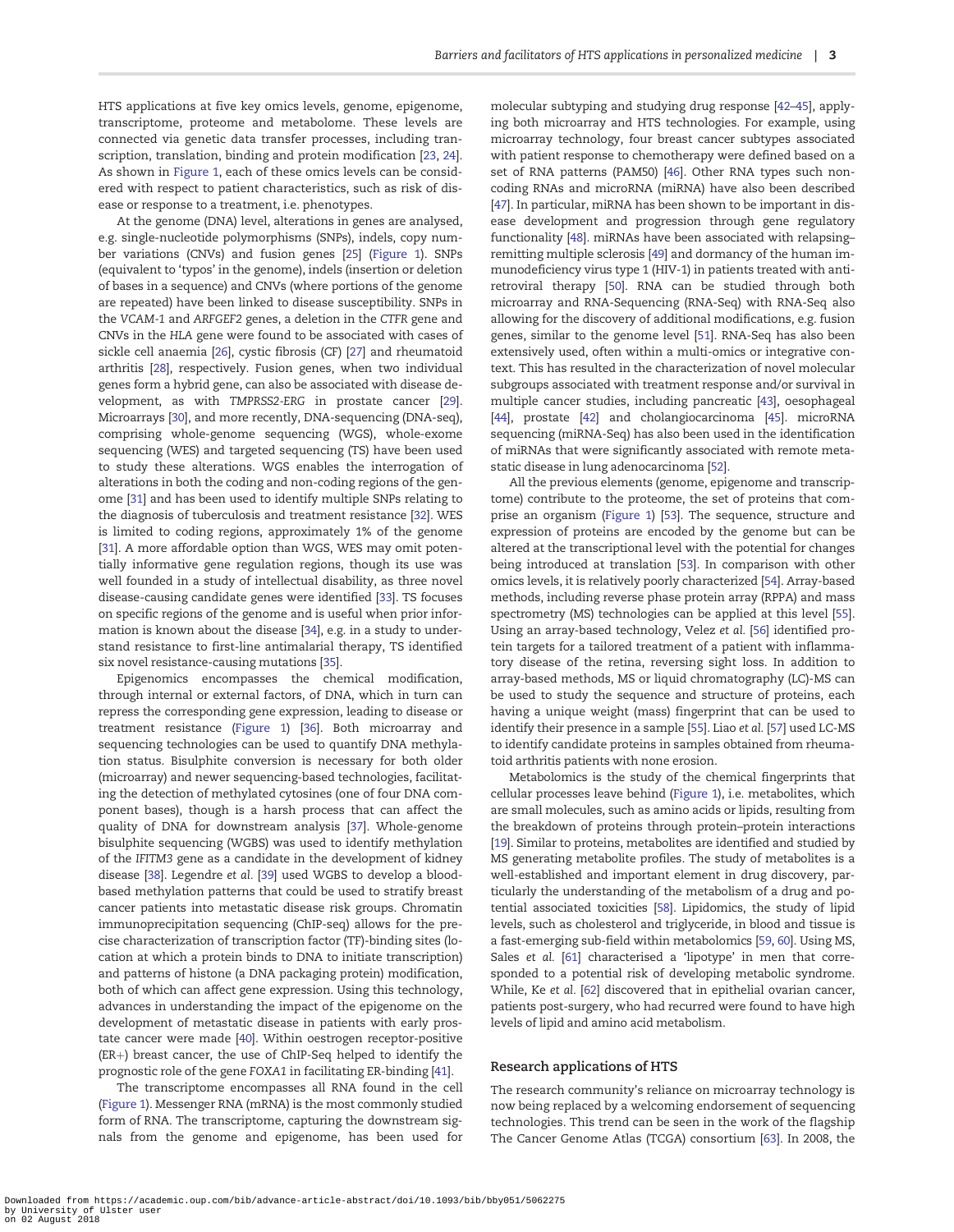<span id="page-3-0"></span>first TCGA publication in glioblastoma used Sanger sequencing and array-based technologies to analyse patient samples at the genomic, epigenomic and transcriptomic levels [\[64\]](#page-11-0). In 2017, WES, RNA-Seq and miRNA-Seq, in addition to array-based SNP, methylation and protein analysis were used in a study of uterine carcinosarcoma [\[65](#page-11-0)]. As predicted [\[66\]](#page-11-0), sequencing, particularly, RNA-Seq technology is rapidly replacing microarray-based approaches, because of its technical superiority [\[67\]](#page-11-0) and ability to derive novel biological insights [[68](#page-11-0)]. Moreover, using data from TCGA, pan-cancer studies analysing data from 10 000 solid tumours identified the impact of important biologies such as impaired DNA damage response [\[69\]](#page-11-0) and comprehensive immune biology across cancers [[70\]](#page-11-0). Indeed, this subsequent improvement in understanding the driving biologies and potential vulnerabilities of cancers demonstrate the importance of HTS in advancing our understanding of disease.

## Clinical applications and limitations of HTS

HTS has also been applied within clinical trial contexts including in the development of early cancer detection assays or tests and selection of new treatments for patients not responding to standard regimes [\[71](#page-11-0), [72](#page-11-0)]. Three current clinical trials use TS at the genome level ([Figure 1\)](#page-1-0). The first, the STRIVE Study, is using sequencing to detect and analyse circulating cell-free nucleic acids, present in blood samples taken from patients who had undergone a screening mammogram to improve early detection of breast cancer [[73\]](#page-11-0). Another trial, NCI-Match, has enrolled cancer patients (with solid tumours or lymphomas) that had received treatment, yet had progressed, to help determine drug repurposing options, thereby improving outcomes for cancer patients [\[74\]](#page-12-0). Another exploratory study, the Michigan Oncology Sequencing Project (Mi-ONCOSEQ) uses a multi-sequencing approach to stratify clinical trial-eligible patients, with metastatic or refractory cancers. Mi-ONCOSEQ also considers the bioethical issues surrounding genomic testing and results disclosure to patients and clinicians [\[75\]](#page-12-0).

Reaching the clinical trial stage does not always result in success. Despite identifying a drug–target mutation in nearly half of patients enrolled, the MOSCATO trial [[76](#page-12-0)] reported the ability to deliver this therapy in less than one quarter of patients, of whom 11% responded. The large numbers screened for a limited clinical response is an important shortcoming of current HTS approaches. Despite this, HTS approaches have already resulted in improved outcomes. Sequencing the genome of one exceptional responder in a failed clinical trial of everolimus in bladder cancer, an inhibitor of the gene mTOR, identified a mutation of a key mTOR regulator, the TSC1 gene [\[77\]](#page-12-0). Further sequencing discovered this mutation in 8% of bladder cancers. Initiatives are now ongoing to sequence exceptional responders in clinical trials to identify other, currently unknown, targetable mutations [[78\]](#page-12-0), demonstrating the prospective potent impact of HTS.

Although HTS-based clinical trials may not always fulfil their original potential, crucially, platform and diagnostic acceptance of HTS by regulatory bodies has been forthcoming. In 2013, the Illumina MiSeqDx was the first HTS platform to be approved as an in vitro diagnostic tool by the Food and Drug Administration (FDA), alongside two Illumina diagnostic assays, the CF Clinical Sequencing and CF 139-Variant assays, both of which target the region around the CFTR gene at the genomic level, for screening and diagnosis purposes [[79–81\]](#page-12-0). Later, in 2016, the FDA published draft guidance for the development of further HTS-based assays for rare inherited diseases [[82](#page-12-0)]. Then, in 2017, the FDA approved a further three HTS-based in vitro diagnostic tests, including FoundationOne's companion diagnostic, F1CDx [\[83\]](#page-12-0), Memorial Sloan Kettering Cancer Center's MSK-IMPACT [[84](#page-12-0)] and Thermo Fisher Scientific's Oncomine Dx Target Test [[85](#page-12-0), [86](#page-12-0)]. Both F1CDx and MSK-IMPACT can detect sequence modifications in various cancers to identify patients who may benefit from a number of targeted therapies [\[83,](#page-12-0) [84](#page-12-0)]. Similarly, Thermo Fisher Scientific's Oncomine Dx Target Test also quantifies genomic sequence changes in tumours to guide treatment for non-small cell lung cancer [[86\]](#page-12-0).

### Translating research into clinical applications

However, regulatory approval does not equate to a global clinical acceptance and uptake. A number of breast cancer predictive transcriptome-based tests were derived in the pre-HTS era, such as PAM50 (Prosigna, NanoString Technologies, United States) [\[46](#page-11-0), [87](#page-12-0)] and MammaPrint (MammaPrint BluePrint, Agendia BV, The Netherlands) [[88,](#page-12-0) [89](#page-12-0)], both of which were later developed into commercial tests, the latter using RNA-Seq. Both were approved by both the FDA for use in the United States and in the European Economic Area through the Conformité Européene (CE) mark [\[82](#page-12-0), [90–92](#page-12-0)] and included in the updated clinical decision-making guidelines from the European Group on Tumor Markers [[93\]](#page-12-0). However, the National Comprehensive Cancer Network [[94\]](#page-12-0), while acknowledging other tests were available, only referred to the possible use of the OncotypeDx assay (Genomic Health, CA, USA) [\[95](#page-12-0)], which was developed using an older, targeted, RNAquantification technology, reverse transcription polymerase chain reaction. Understandably, there is still a sense of caution regarding the use of HTS in a clinical context [\[96](#page-12-0), [97](#page-12-0)], with an argument that further randomized trials are required to demonstrate the effectiveness of approved tests.

In choosing an HTS technology, users need to consider not only the biological hypothesis being tested but also sample collection and quality control issues, together with downstream computational and analytical overheads associated with a chosen platform. Whether working at the research or clinical translation level, a multidisciplinary approach is required at each HTS stage, bringing together clinicians, biologists and bioinformaticians to ensure ultimate patient benefit.

## HTS platforms, pipelines and challenges

Against this heterogeneous background of regulatory approval and clinical acceptance, we examine additional barriers to and facilitators of HTS application to personalized medicine. We consider the key initial challenges, including sample collection [\[98](#page-12-0)] and quality [\[99\]](#page-12-0), choice of platform [[100\]](#page-12-0), library preparation [[101](#page-12-0)] and sequencing and data analysis [[100](#page-12-0)] [\(Figure 2\)](#page-4-0). We also highlight key stakeholders at each level.

#### Sample collection

Patient tissue forms the backbone of personalized medicine research. Samples for analysis may originate from formalin-fixed, paraffin-embedded (FFPE) or fresh-frozen samples. With FFPE, sample quality can be compromised by RNA degradation, leading to HTS library construction failure [[98\]](#page-12-0) ([Figure 2\)](#page-4-0). Microarray platforms have been developed to reliably quantify transcription from FFPE samples [[102](#page-12-0)]. Although results with respect to RNA-Seq have been promising [\[103\]](#page-12-0), some suggest that the bottleneck of RNA degradation currently restricts the use of HTS to DNA-seq, e.g. TS or WES [[104\]](#page-12-0). With regard to the latter, the limited concordance between a WES study of fresh-frozen and FFPE melanoma samples raises concerns [[105](#page-12-0)]. Where there is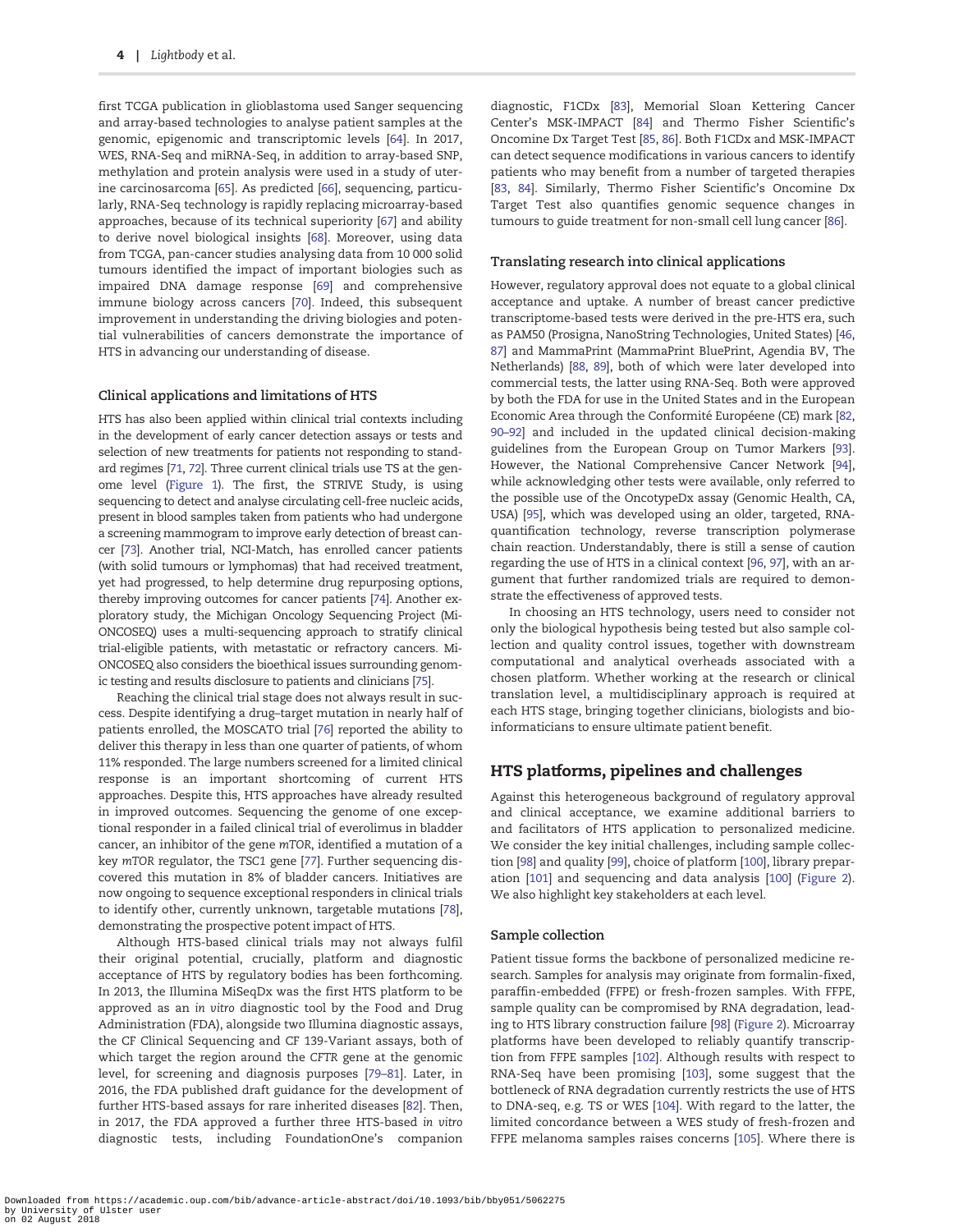<span id="page-4-0"></span>

Figure 2. Overview of stages, barriers, facilitators and stakeholders in HTS pipelines from hypothesis setting to clinical interpretation. Eight common stages involved within a generic HTS pipeline/workflow are presented, set against factors acting as barriers to, or facilitators of, progress towards commercial/clinical translation and key stakeholders.

prior knowledge of a disease, a TS approach, focused on selected genes or regions, can be more appropriate, maintaining resolution, with increasing efficiency and affordability [\[106\]](#page-12-0). With the development of FFPE-tailored pre-processing pipelines alongside refinement in the underlying technologies, it is expected that HTS accuracy will potentially improve, enabling clinical uptake [[105](#page-12-0), [107](#page-12-0)]. An alternative approach to adjusting the technology would be to switch to fresh-frozen tissue (or adopt a combined strategy). Such a move would involve input from clinicians, including surgeons and pathologists, particularly in biobanks. This would represent a much more efficient alternative to FFPE, with less technical limitations and could facilitate faster clinical decision-making, though it can present considerable storage and maintenance implications [[108](#page-12-0)].

#### Sample heterogeneity

Once a sample has been taken from tissue, its composition can be affected by heterogeneity, e.g. in tumour samples, signals may originate from multiple cell types including stroma and immune compartments [\[99](#page-12-0)] (Figure 2). This composition varies across samples and has implications for biomarker development, with the potential to confound results. At a bioinformatics level, in silico optimisation and/or gene list-based approaches have been applied to separate out signals (termed deconvolution) into their respective cell types [\[99](#page-12-0), [109–](#page-12-0)[112](#page-13-0)]. Once stratified into separate cell-type components, standard downstream analyses can follow. Experimental (biological) alternatives, namely, cell-specific HTS technologies, are also being used. Single-cell RNA-Seq (scRNA-Seq) has been successful in predicting treatment response in lung adenocarcinoma [\[113\]](#page-13-0), glioblastoma [\[114\]](#page-13-0) and melanoma [[115](#page-13-0)]. The processing particularly of scRNA-Seq data requires special consideration. Standard methods, as used with 'bulk' or multi-cell data, are not always

appropriate [\[116–118\]](#page-13-0). While scRNA-Seq may appear to be a viable alternative to in silico approaches, it has been suggested that cell-sorting or cell isolation experimental methods may in turn alter gene expression levels [[119](#page-13-0)].

## Platform choice

While sample type considerations may impact on platform choice, an overall assessment of an HTS platform's abilities, relative strengths and weaknesses, from biological, clinical and bioinformatics perspectives, will facilitate the appropriate application of the resultant data [[100\]](#page-12-0) (Figure 2). Recent platform examples include the Illumina® MiSeq [[120](#page-13-0)], Ion  $PGM^{TM}$ (Personal Genome Machine) [[121\]](#page-13-0), the PacBio RS II [\[122\]](#page-13-0) and Qiagen Gene Reader (Sequencing-By-Synthesis) [[123\]](#page-13-0). Last year, the NovaSeq Series from Illumina exceeded existing performance measures guaranteeing an average sequencing time of 1 h per genome [\[2](#page-10-0)]. Genomics England has had a partnership with Ilumina since 2014 [\[124\]](#page-13-0) and has more recently in 2018 extended its partnerships to include Edico Genomics. This new alliance offers a high-performance DRAGEN Bio-IT Platform [\[4,](#page-10-0) [125](#page-13-0)] that reports performance greater than the 2017 NovaSeq solution. An extensive review of the past 10 years of HTS can be found in [\[8\]](#page-10-0) along with additional technological solutions in [\[9](#page-10-0), [10\]](#page-10-0) and more recently in [[11\]](#page-10-0).

#### Library preparation

Once a suitable platform has been selected, library preparation, the conversion of nucleic acid materials derived from tissue, etc., into a form suitable for sequencing input, is the next key but potentially a challenging step [\[101\]](#page-12-0) with biological and bioinformatics implications (Figure 2). Amplification of libraries by polymerase chain reaction (PCR) is prone to introducing bias; although PCR-free methods exist, these too are not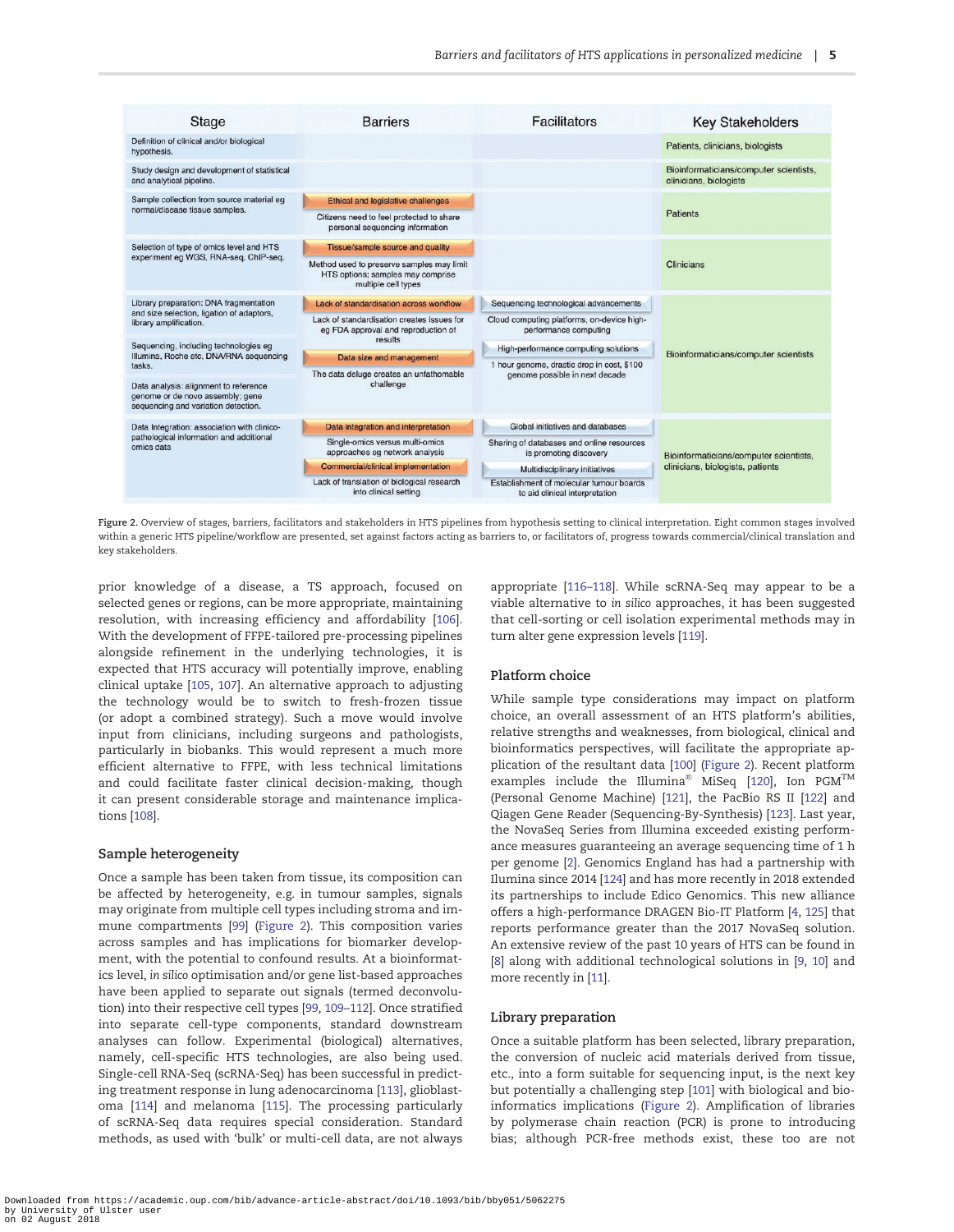<span id="page-5-0"></span>challenge-free [\[101\]](#page-12-0). Library preparation methods are crucial when only small amounts of DNA be obtained from clinical samples. Sundaram et al. [[126](#page-13-0)] compared seven library preparation methods for ChIP-Seq analysis of HeLa cell lines (a preclinical model of cervical cancer) against a PCR-free library preparation approach. This study concluded that there was an inverse correlation between the number cycles of amplification and performance.

## Sequencing

There are different HTS approaches depending on the choice of platform, each of which uses bespoke protocols. As such, the output from data from different HTS workflows/platforms can vary [[127](#page-13-0)]. This lack of standardization can present a challenge when comparing the quality and accuracy of output [\(Figure 2\)](#page-4-0). Although primarily a bioinformatics issue, both biologists and clinicians need to be aware of how different protocols can impact results. Within a clinical diagnostic context, accuracy, reproducibility and standardization of HTS results can be improved through focusing on the development of reference standards [[128](#page-13-0)].

Regardless of technology applied, the initial analysis or base-calling (whereby bases are assigned to peaks) is usually performed using platform-associated proprietary software. Alignment to a reference genome, or alternatively de novo assembly, is next performed. Novel methods in both sequence alignment and assembly are routinely proposed and published [[129\]](#page-13-0), such as the cloud computing-based CloudBurst and Rainbow [\[130](#page-13-0), [131](#page-13-0)]. Additionally, enabling technologies such as Hadoop MapReduce can be used to implement algorithms, including RMAP and Bowtie [\[132](#page-13-0)] (covered in the 'HPC Solutions' section).

#### Data analysis and interpretation

Post-alignment, the appropriate analysis of data is central to an HTS project [[133\]](#page-13-0) [\(Figure 2](#page-4-0)). As the size and complexity of HTS data increase, the development of new analytical methods is required, optimization for speed and memory usage being key [\[9\]](#page-10-0). Given the relative youth of HTS, the lack of consensus between HTS analytical methodologies is not surprising [[128](#page-13-0), [134\]](#page-13-0). Regardless of hypothesis, platform, library preparation, sequencing protocol or downstream analytical algorithm, it is clear that HTS usage will demand extensive use of resources, both technical and human. The recruitment of skilled bioinformaticians, who can develop and manage the most appropriate tools and work within a multidisciplinary context, is crucial. Therefore, training, and standardization of training, in the use of HTS technologies is also key, as recognized by the NGS Trainer Consortium [[135](#page-13-0), [136\]](#page-13-0).

#### Analytical/computational challenges

HTS data sets are both high-dimensional and complex in structure. Integrating such data with other data sets, platforms or technologies, to obtain a complete disease profile, is therefore both algorithmically and computationally challenging. A comprehensive review of meta-omics (integration of independent data sets at the same omics level) and poly-omics (integration of different omics types) algorithmic approaches is presented in Ma and Zhang [\[22\]](#page-10-0). Poly-omics projects such as TCGA have applied consensus-based methods to detect connecting patterns between different omics levels, e.g. Cluster of Cluster Assignments (COCA) [[137](#page-13-0)] in breast cancer [\[138\]](#page-13-0) and iCluster [\[139\]](#page-13-0) in application to prostate cancer [\[42](#page-11-0)] and hepatocellular carcinoma [\[140\]](#page-13-0). Alternatively, network-based approaches [[141](#page-13-0)–[143](#page-13-0)] to data analysis have the potential to integrate data from disparate sources, while providing clinically relevant results. Multidisciplinary initiatives such as molecular tumour boards [\[144,](#page-13-0) [145](#page-13-0)], which bring together bioinformaticians, biologists and clinicians, can also help address the issue of translating complex data to be relevant to clinical care providers and patients.

The associated algorithmic approaches can require significant computational power. The resources offered by highperformance computing (HPC) can thus be exploited by bioinformaticians/computer scientists. There is now a major focus on the development of computing tools [[146](#page-13-0)], platforms [\[147–149\]](#page-13-0), data governance and infrastructure guidelines. A range of HPC solutions to support HTS is examined in the next section.

## HPC solutions

HPC can be achieved by using both hardware and software to partition tasks into groups of discrete and independent computations allowing them to be scheduled in parallel, with the seamless integration of results. There are a number of possible HPC solutions that can be tailored to meet computational demands. A short introduction is provided on these distinct HPC areas: cluster [[150](#page-14-0)], graphics processing units (GPUs), cloud computing platforms [\[151\]](#page-14-0) and field-programmable gate arrays (FPGAs) [\(Figure 3\)](#page-6-0), together with example solutions in the HTS domain. Each approach differs in terms of technology, cost, performance, scalability and ease of implementation.

### Commodity clusters

Commodity clusters ([Figure 3](#page-6-0), [Supplementary Table S1](https://academic.oup.com/bib/article-lookup/doi/10.1093/bib/bby051#supplementary-data)) have attained popularity within bioinformatics, because of their relatively low cost and scalability [[152](#page-14-0), [153\]](#page-14-0). They consist of regular desktops, with central processing units (CPUs) (for handling computations) or networked with servers (larger versions of desktops), [\[154\]](#page-14-0) linked together to form a distributed computer system. This type of infrastructure enables parallel computing to be undertaken in (small) laboratories using low-cost hardware and standard software. However, technical experience is required in-house for the set-up; interconnection of desktops, set-up of the operating system and configuration of parallel programming software.

Open-source software frameworks such as Apache Hadoop [\[155\]](#page-14-0) can support the scheduling of parallel operations, along with computational load and fault management. Hadoop [\[156\]](#page-14-0) uses the MapReduce parallel programming framework, as popularized by Google, to facilitate the processing on data sets within the cluster infrastructure.

Kawalia et al. [[157](#page-14-0)] describe a WES workflow, which incorporates MapReduce-like components for parallel calculations on clusters, enabling a 'catch-up' between data production and data processing and analysis [\(Table 1\)](#page-7-0). MapReduce concepts have also been implemented in many other parallel solutions [\(Table 1\)](#page-7-0) such as the Genome Analysis Toolkit (GATK) [[146](#page-13-0)], a platform used for DNA- and RNA-Seq analysis in TCGA [\[42\]](#page-11-0) and the 100 000 Genomes Project [\[158\]](#page-14-0).

### GPU computing

GPUs [\(Figure 3](#page-6-0), [Supplementary Table S2](https://academic.oup.com/bib/article-lookup/doi/10.1093/bib/bby051#supplementary-data)) are card-based devices, which can be slotted into the graphics port of a laptop or desktop. One GPU card can comprise hundreds of computational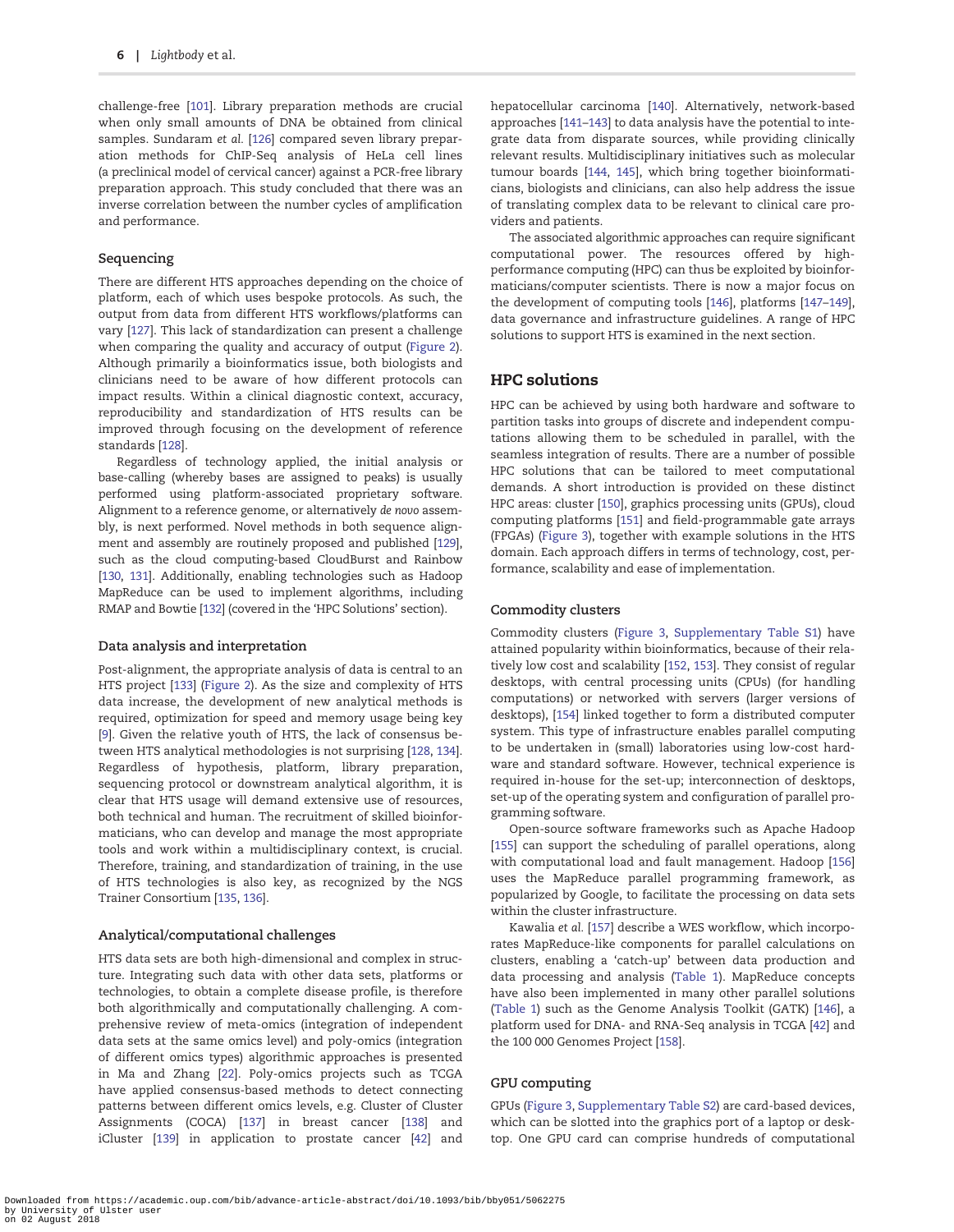<span id="page-6-0"></span>

Figure 3. Overview of the difference options for high HPC. This is an illustration of commodity clusters, GPUs, FPGAs and cloud solutions. It highlights differences in performance, flexibility and level of custom design.

Note: HDL, hardware description language; RTL, register-transfer level.

units, in comparison with a CPU, offering increased scalability and processing performance [\[154,](#page-14-0) [181,](#page-14-0) [182](#page-14-0)]. Considering the price to performance ratio, parallel GPUs are potentially a more affordable and efficient option when compared with multiple, sequential CPUs [\[181–183](#page-14-0)].

Owing to the low cost and high-throughput processing capabilities, the GPU solution would be suitable for use in small research groups/laboratories. Code developed to run on CPUs cannot be ported to GPUs because of differences in architecture design. Therefore, computational expertise is a must. Also, data transfer between CPU and GPU memories [\[184](#page-14-0)] can create computational bottlenecks, limiting the potential for performance gain. Furthermore, modern GPUs have a complex architecture, which is vendor-dependent, e.g. Advanced Micro Devices Inc (AMD)\ATI Technologies Inc (ATI) or NVIDIA. Compute Unified Device Architecture (CUDA) [[185\]](#page-14-0) offered by NVIDIA is the most used platform and model for GPU parallel programming.

A large number of CUDA-compatible HTS data processing and analysis tools have been developed in the past for use with RNA-seq [\[163\]](#page-14-0) and DNA-seq, e.g. Cushaw [\[186\]](#page-15-0), BarraCUDA [\[187\]](#page-15-0), SOAP3 [[188](#page-15-0)], CUDASW++ [\[189\]](#page-15-0) and SeqNFind [\[183](#page-14-0)], with a focus on sequence alignment using GPUs [[186](#page-15-0), [187\]](#page-15-0) or CPUs and GPUs combined [[189](#page-15-0)] ([Table 1\)](#page-7-0).

## Cloud computing

Cluster and GPU-based solutions can be implemented in-house. Cloud computing (Figure 3, [Supplementary Table S3\)](https://academic.oup.com/bib/article-lookup/doi/10.1093/bib/bby051#supplementary-data) refers to the use of off-site (remote) computers or servers for storage and processing, accessed by a user across a network connection. A major advantage of cloud solutions is that they provide adaptable storage and performance, without the necessity to deploy and maintain internal resources [[147](#page-13-0), [148](#page-13-0)], thereby providing scalable solutions to individual researchers through to largescale clinical labs.

At the start of the 'Big Data' era, cloud computing was dominated by the use of Hadoop-based clusters. Since then, there has been a significant growth in the services provided by cloud vendors, offering data and project management tools that facilitate collaborations, regulate access to shared data and enable visualization and analysis of that data. Commercial options provide powerful solutions; however, organizations can develop their own private clouds using open-source facilities. These inhouse servers may be regarded as more suitable solutions for sensitive data (e.g. patient information). Public clouds can be a viable option if sensitive data are encrypted, anonymized or used at a sufficiently abstract level omitting sensitive details [[190](#page-15-0)].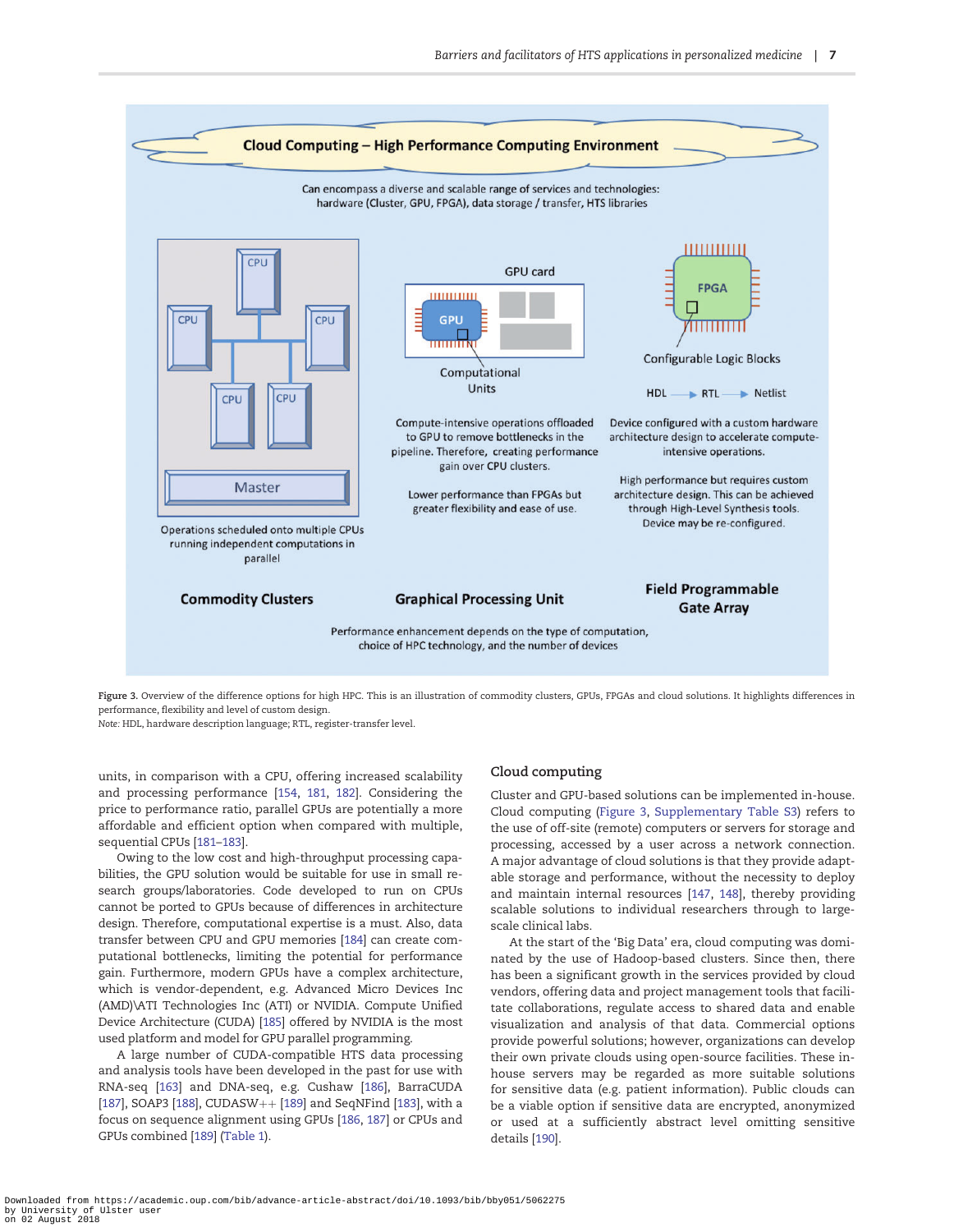| HPC solution | HTS personalized medicine applications                                                                                                |  |  |
|--------------|---------------------------------------------------------------------------------------------------------------------------------------|--|--|
| Cluster      | Exome analysis workflow: [157]                                                                                                        |  |  |
|              | GATK [146] used by TCGA [42] and the 100 000 Genomes Project [158]                                                                    |  |  |
|              | Sequence alignment BLAST [159]                                                                                                        |  |  |
|              | Dimensionality reduction, Self-Organizing Maps (SOM) [160]                                                                            |  |  |
| GPU          | Process-intensive tasks such as RNA-seq alignment [161] and assembly [162].                                                           |  |  |
|              | Review of GPUs applied to RNA-Seq on cancer [163] such as parallel construction of Fuzzy C-Means clustering algorithm<br>$[164]$      |  |  |
|              | Read mapping [165]                                                                                                                    |  |  |
|              | Error correction [166]                                                                                                                |  |  |
| Cloud        | HTS read mapping algorithms such as CloudBurst [130], CloVR [149] and the Crossbow [167]                                              |  |  |
|              | Tailored bioinformatics platforms: BIOVIA ScienceCloud [147], DNAnexus [148], BaseSpace Sequence Hub [168] and<br>Seven Bridges [169] |  |  |
|              | Key projects have used public and private clouds, namely, International Cancer Genome Consortium and 100 000<br>Genomes Project       |  |  |
| <b>FPGA</b>  | Survey of FPGAs used in computational biology contexts: [170]                                                                         |  |  |
|              | General overview: [171, 172]                                                                                                          |  |  |
|              | Alignment algorithms: [173, 174].                                                                                                     |  |  |
|              | Basic Local Alignment Search Tool (BLAST) FPGA accelerators: [175-177]                                                                |  |  |
|              | Short read mapping: [174]                                                                                                             |  |  |
|              | Genome sequencing: MapReduce framework with acceleration on FPGA [178]                                                                |  |  |
|              | Large-scale protein sequence alignment: [173]                                                                                         |  |  |
|              | Complexity analysis of sequence tracts algorithm for low-complexity regions (LCRs) in protein sequences: [179]                        |  |  |
|              | DRAGEN (Dynamic Read Analysis for Genomics) Processor: [180]                                                                          |  |  |

<span id="page-7-0"></span>Table 1. Example HTS applications using cluster, GPU, cloud and FPGA HPC solutions

The major players in commercial cloud provision, Amazon Web Services (AWS) Elastic Compute Cloud [\[191\]](#page-15-0), Google Genomics [[192](#page-15-0)] and Microsoft Azure [[193](#page-15-0)], guarantee data security, with scalability and speed. High-profile HTS studies such as the 100 000 Genome Sequencing project have used private clouds while partnering with private companies, including AWS [\[194\]](#page-15-0) and UK Cloud [\[195\]](#page-15-0).

While commercial cloud solutions provide user-friendly interfaces with extensive toolkits, there are inherent disadvantages, including a lack of flexibility [[196](#page-15-0)]. Open-source alternatives include platforms and pipelines, such as the alignment tool CloudBurst [[130](#page-13-0)], a platform that combines virtual machine and cloud technologies, and CloVR [\[149\]](#page-13-0) and the automated pipeline, Crossbow [[167\]](#page-14-0) (Table 1). However, open-source solutions arguably require more investment from the user, including system installation and management and the implementation of data analysis pipelines [\[196\]](#page-15-0), all requiring substantial technical skills [[149,](#page-13-0) [197](#page-15-0)].

## FPGA-based platforms

FPGA devices ([Figure 3,](#page-6-0) [Supplementary Table S4](https://academic.oup.com/bib/article-lookup/doi/10.1093/bib/bby051#supplementary-data)) are programmable integrated circuits, which consist of an array of configurable logic blocks each comprising local memory and computational units. The FPGA's strength lies in its ability to reconfigure the dedicated hardware resources to meet the specific design needs of the implemented algorithms. FPGAs can yield great performance gains over GPUs for highly regular parallel operations. However, they are significantly more difficult to program, although this process has been simplified through recent high-level synthesis tools [[198–200](#page-15-0)].

Furthermore, as with GPUs, FPGAs need to be part of a larger HPC environment for controlling which operations are sent to the device. However, vendors such as Intel have been developing hybrid CPU-FPGA Programmable Acceleration Cards [\[201\]](#page-15-0) providing support for an acceleration stack of software, firmware and tools to assist this process. Recently, FPGAs have also found application in cloud platforms, such as Microsoft Azure [\[202\]](#page-15-0) and Amazon AWS [\[203\]](#page-15-0) providing additional flexibility and performance. Development would still need to be undertaken by bioinformaticians/computer scientists with computational skills in hardware design; however, the tools and solutions are evolving to make FPGA acceleration a more accessible option [\[199–203](#page-15-0)].

FPGAs have been used in computational biology settings [\[170\]](#page-14-0), though to a lesser extent than cluster, GPU and cloudbased options with respect to HTS (Table 1). The most highprofile example involves Edico Genome, developers of the FPGA-powered DRAGEN Bio-IT Platform [[4\]](#page-10-0) and their partnership with Genomics England [[125](#page-13-0)]. FPGAs are central to enabling this work, offering acceleration on sequencing pipeline computational bottlenecks, e.g. alignment and mapping. Owing to its high level of parallelism, DRAGEN can process a 'whole human genome at 30x coverage in about 20 minutes, compared to 20-30 hours using a CPU-based system' [\[4](#page-10-0)].

Each technology discussed offers advantages in their own right, providing performance gains dependent on the approaches taken. However, these solutions differ in terms of scalability, flexibility, cost and computational expertise for implementation. These solutions do not necessarily need to be taken individually, and the combination of clusters, GPUs, FPGAs and cloud-based workflows offers great promise to provide tailored genomic analysis solutions.

## Data management and governance

While technological and bioinformatics developments have paved the way for the generation of HTS data on smaller machines within reduced time frames and limited budgets, new challenges have arisen. Governance comes to the fore when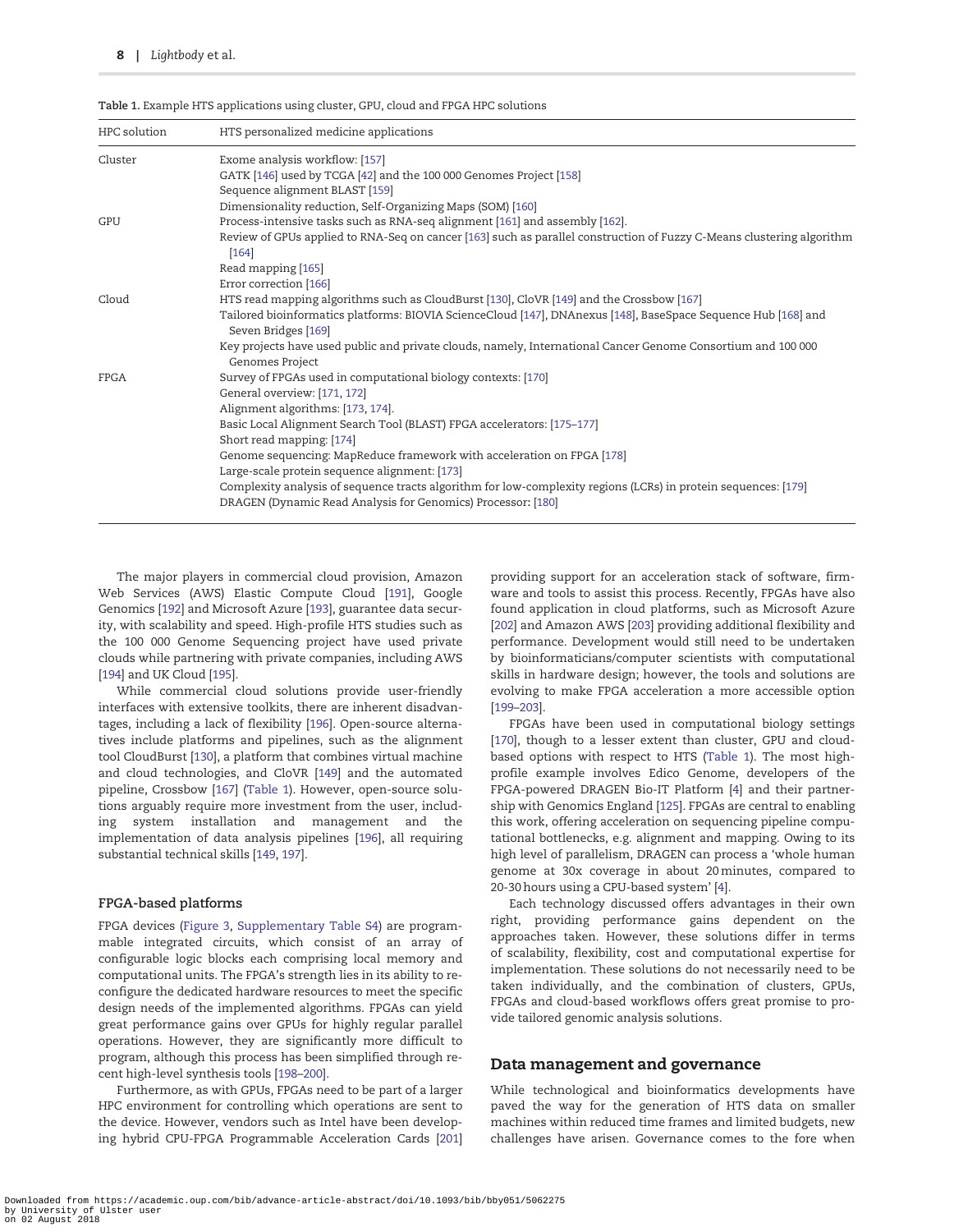<span id="page-8-0"></span>considering the storage, sharing and privacy of the resultant data generated.

#### Data size

While HTS data production costs are falling, the associated storage costs are reducing at a much slower rate [\[5](#page-10-0)]. Obtaining the actual sequence is only one part of a more complex overhead. Data storage, transmission, navigation and searches and the associated data processing resource and tools must also be considered [\[14,](#page-10-0) [204\]](#page-15-0).

Management of large genomic data sets is discussed by Batley and Edwards [[205](#page-15-0)]. Although data volume reduces from terabytes/gigabytes at the raw sequence stage, to gigabytes/ megabytes once stored in text sequence format, there are further challenges in terms of data searchability and accessibility. Using standard sequence comparison algorithms is time-consuming; furthermore, tools such as BLAST are computationally intensive [\[160,](#page-14-0) [177](#page-14-0), [206](#page-15-0)].

Compression techniques offer another effective storage solution [\[207–209](#page-15-0)], often comparing sequences against reference genomes [\[204,](#page-15-0) [210\]](#page-15-0). In Brandon et al. [\[204\]](#page-15-0) resultant differences were encoded using entropy-based methods such as Huffman. Through such techniques, a 345-fold compression rate was achieved, in one example reducing a 56 MB sequence down to 167 KB.

The graphical representation and interpretation of data is also an important factor, particularly as data sets increase in size and diversity, leading to the development of visualization tools [\[211,](#page-15-0) [212](#page-15-0)].

## Data security

Genetic information can provide the ultimate insight into the health of private individuals. As such it needs to be treated with the greatest levels of confidence, security and ethical standards. Once such data become a component of a computer infrastructure, high-level cyber security measures need to be used, namely, encryption, authentication and authorization [\[213\]](#page-15-0). Furthermore, before inclusion in a publicly available HTS repository, donor anonymity must be safeguarded [\[214,](#page-15-0) [215](#page-15-0)].

The US Presidential Commission for the Study of Bioethical Issues recommended that there needs to be 'strong baseline protections while promoting data access and sharing' [\[216\]](#page-15-0). Such sharing should be with the goal of progressing biological knowledge for public benefit.

Recognizing the translational challenges posed by data repositories [\[217\]](#page-15-0), bodies such as the Electronic MEdical Records and GEnomics (eMERGE) Consortium [\[218\]](#page-15-0) have contributed towards developing good practice guidelines and standards in the governance of genomic data (Table 2). In sharing or publishing data, ensuring the anonymity of patients is routinely achieved through de-identification. In certain research areas, e.g. the study of rare diseases, there is a risk of traceability through publication of associated information such as age, ethnicity and gender [\[214\]](#page-15-0). The security and storage of such data can be further protected by considering it as protected health information (PHI).

Despite the computational benefits of cloud-based solutions, the security of data and subsequent analysis held within such frameworks are still considered bottlenecks [[224](#page-15-0)]. Cloud-based providers have responded, through the development of in-built facilities, such as encryption, auditing, data backup and recovery, to comply with data governance and management regulations as required, e.g. by the Health Insurance Portability and Accountability Act (HIPAA) of 1996 [[225\]](#page-15-0). Examples include AWS DNAnexus [[148](#page-13-0)] and the hybrid offering from Microsoft Azure [\[226\]](#page-15-0). HTS-tailored alternatives such as BC Platforms can be implemented in-house, targeting security- and cost-conscious end users [[227](#page-15-0)].

Genetic databases can be shared successfully and at a global scale. One such example, GenBank, is a generic sequence database (nucleotide sequences and their protein translations) established and coordinated by the National Center for

Table 2. US and EU organizations established for the protection of health and personal data

| Legislation                                                                             | Date      | Description                                                                                                                                                                                                                                                                                                       |
|-----------------------------------------------------------------------------------------|-----------|-------------------------------------------------------------------------------------------------------------------------------------------------------------------------------------------------------------------------------------------------------------------------------------------------------------------|
| Health Insurance Portability and Accountability Act (HIPPA)                             | 1996      | HIPPA safeguards individuals' PHI [219]. Its privacy rules set<br>guidelines on how health data can be disseminated through<br>suitable de-identification. Two standards (Safe Harbor and<br>Expert Determination) may be used for the de-identification<br>process [220]                                         |
| Health Information Technology for Economic and Clinical Health<br>Act (HITECH)          | 2009      | HIPAA was later supplemented by the Health Information<br>Technology for Economic and Clinical Health Act (HITECH)                                                                                                                                                                                                |
| Genetic Information Nondiscrimination Act of 2008 (GINA)                                | 2008      | A US Federal Law that prohibits discrimination in health insur-<br>ance and employment as a result of genetic information<br>[221]<br>Note however that GINA does not provide complete coverage,<br>e.g. it does not prohibit health insurers from using genetic<br>information in determining insurance premiums |
| Patient Protection and Affordable Care Act (ACA) of 2010                                | 2010      | Makes it illegal for health insurers to raise premiums or remove<br>cover for those with pre-existing conditions                                                                                                                                                                                                  |
| Directive 95/46/EC of the European Parliament and Council of the<br>European Union (EU) | 1995      | This directive covers the protection of individuals with regard<br>to the processing of personal data and on the free movement<br>of such data. (Official Journal of the European Union L 281:<br>$0031 - 0050.$                                                                                                  |
| Directive (EU) 2016/680<br>Regulation (EU) 2016/679/                                    | from 2018 | With effect Directive 95/46/EC will be repealed and replaced by the regula-<br>tion and directive on the protection of natural persons with<br>regard to the processing of personal data-General Data<br>Protection Regulation (GDPR) [222, 223]                                                                  |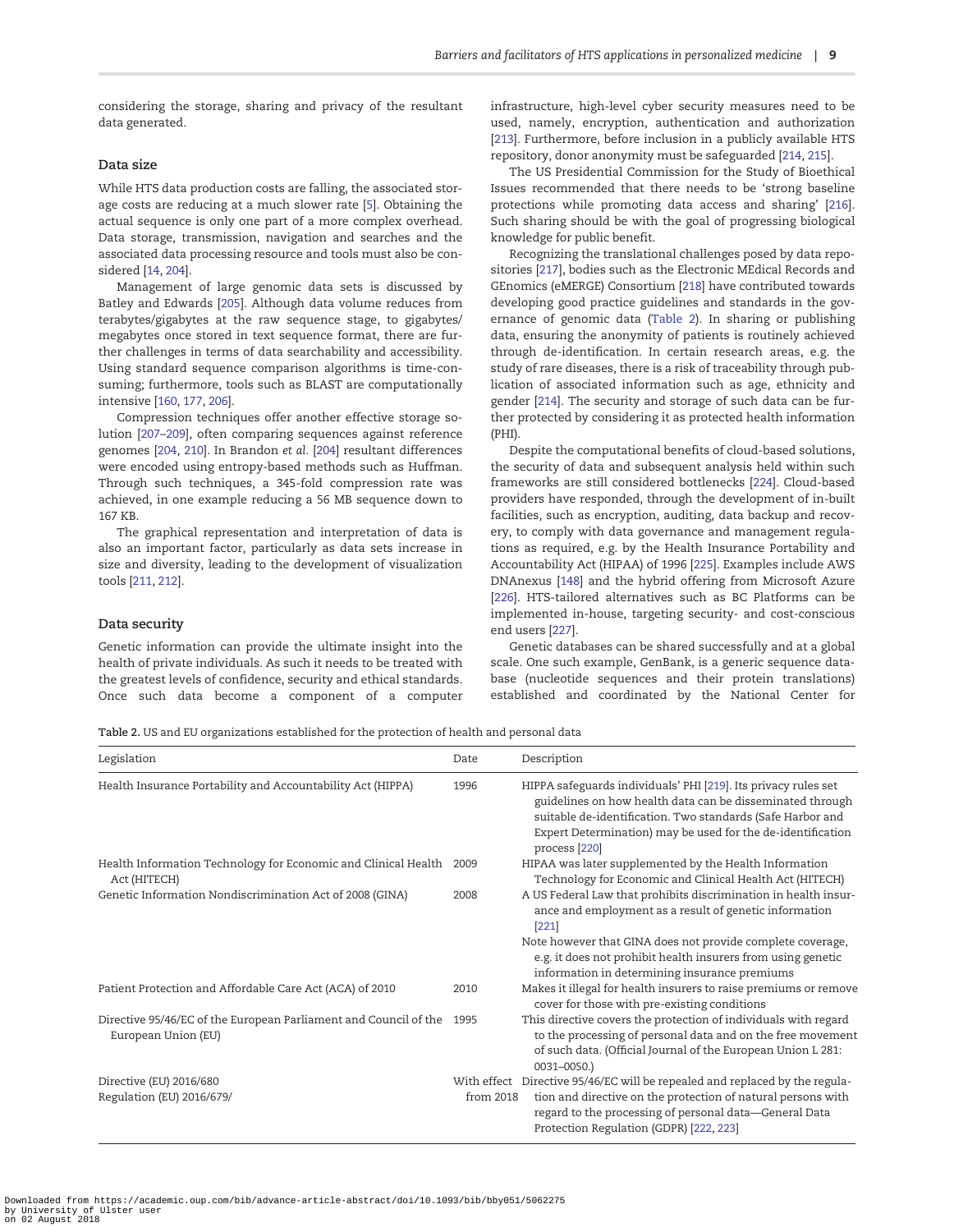<span id="page-9-0"></span>Biotechnology (part of the National Institutes of Health in the United States) [\[228\]](#page-16-0). The initiative is part of the International Nucleotide Sequence Database Collaboration (INSDC), comprising members from DNA DataBank of Japan (DDBJ) and the European Nucleotide Archive (ENA) [\[229–231\]](#page-16-0).

The INSDC collections, comprising submissions from both small- and large-scale independent laboratories, are freely available. INSDC adds to its database daily, with a GenBank public update every 2 months. The expansion of GenBank's database has doubled approximately every 18 months [\[232\]](#page-16-0), highlighting the growth, supporting infrastructure and acceptance, in sharing sequencing data. The European Bioinformatics Institute (EBI) repository, ArrayExpress [\[233\]](#page-16-0), also allows researchers to upload their HTS data sets for public distribution. In depositing data, standardization is required, e.g. Minimum Information About a Microarray Experiment (MIAME) and Minimum Information about a high-throughput nucleotide SEQuencing Experiment (MINSEQE) guidelines [[234\]](#page-16-0).

## Ethical issues surrounding genetic data

There are multiple ethical challenges when handling HTS data. Apart from the obvious examples, e.g. a data breach, there are other more subtle, unanticipated incidences. A key case is that of Henrietta Lacks. Henrietta died from cervical cancer in 1951; yet, the cell line derived from her tumour (HeLa) is still replicating and has become a pivotal resource as a preclinical model [[235](#page-16-0)]. The ethical conflict in this example arose from the lack of consideration for the family of Lacks and indeed lack of consent with regard to the publication of the results from sequencing of the cell line. An uploaded sequenced HeLa sample was retracted from the ENA because of privacy concerns in 2013 [\[236](#page-16-0), [237](#page-16-0)]. This highlighted the lack of clarity and legislation surrounding ownership over donated samples and the potential impact for family members.

Furthermore, if we consider the process of genetic discovery, what is the line between research and clinical diagnosis [[238](#page-16-0)]? This presents many quandaries for retrospective research projects in particular. If a cancer patient, who had agreed to donate material from their tumour for a research project, was found to possess a particular gene mutation, do researchers have a responsibility to inform the patient and/or the patient's family [\[75\]](#page-12-0)? If a compound had not yet been approved for treating this particular mutation, this new knowledge could not be used to advance the health of the patient.

If we take it on ourselves to sequence our DNA, could this impact insurance? [Table 2](#page-8-0) provides a summary of current legislation for the United States and European Union (EU). Both the US Health Information Technology and Clinical Health Act (HITECH) and the EU Directive 2016/680 Regulation 2016/679 provide safeguarding of individuals health data and how it is handled and transmitted. As part of the 2010 US Patient Protection and Affordable Care Act (ACA) cancer risk assessment, via genetic testing, was promoted as a preventive measure under the assurance that no person would be negatively impacted by changes in cost or provision in their insurance cover [\[239\]](#page-16-0). While the legislation was not fully comprehensive of all conditions, the 'good-will' of preventive medicine, based on personalized risk, was present. However, with current changes in US legislation and the development of the 'Preserving Employee Wellness Programs Act' [\[240\]](#page-16-0), concerns have been raised regarding the protection of employees' rights [\[241\]](#page-16-0). The full implications are unclear, but it does appear that employees will be given fewer options in terms of privacy, contradicting the legislation as set out by the 2008 Genetic Information Nondiscrimination Act (GINA). If employers are empowered to this extent, there is a risk that the public will lose confidence in, and acceptance of, genetic testing, impacting negatively on the uptake in preventative screening.

## Discussion

We have provided a broad overview of the facilitators and barriers associated with the widespread adoption of HTS in personalized medicine ([Figure 2](#page-4-0)). Technological advances have been a key driver in offering affordable and efficient access to sequencing solutions, with the 1 h genome sequence now a reality [\[3](#page-10-0)] and Illumina forecasting a \$100 cost per genome within 3–10 years [[242](#page-16-0)]. Illumina have also been developing chip-based sequencing incorporating their DNA- and RNA-Seq technologies into a semiconductor device with the resulting product launched in 2017 [[243](#page-16-0)].

In terms of computational power to perform analysis, technology is at a significant stage. Cloud platforms offer scalability, security and computational performance [[148](#page-13-0), [191,](#page-15-0) [193](#page-15-0), [227](#page-15-0), [244\]](#page-16-0). Meanwhile, advances beyond the cloud also continue with visions for silicon chip-based and mobile solutions [\[243,](#page-16-0) [245\]](#page-16-0) with an eye towards real-time processing of HTS data.

A multidisciplinary approach to technological development and translational research is required to promote HTS within personalized medicine. However, barriers must be acknowledged; the phenomenal production rate of sequencing data has the potential to overwhelm current computing infrastructures and bioinformatics resources [[5,](#page-10-0) [14](#page-10-0), [246](#page-16-0)].

Addressing heterogeneity in output through standardization is crucial when considering HTS data integration with healthcare informatics structures. In particular, to consider assimilation, electronic healthcare records, raw HTS data and associated ontologies, must be normalized [[247](#page-16-0)]. This challenge has been recognized with a call for replicable and auditable workflows [\[171\]](#page-14-0). This must be supported by an investment in informatics infrastructure, with a focus on storage and software development [\[248\]](#page-16-0). Patient consent highlights the need for a goodwill 'buy-in' by the general public, in terms of data-sharing, alongside a closer patient involvement [\[215\]](#page-15-0). This can only be achieved if there is confidence in privacy assurances.

A disconnect between HTS data production and the analytics required to facilitate biological understanding still exists. Li et al. [[249](#page-16-0)] acknowledge that 'integrative analysis of this rich clinical, pathological, molecular and imaging data represents one of the greatest bottlenecks in biomarker discovery research in cancer and other diseases'. This may be addressed by larger studies such as the 100 000 Genome Project, which aims to sequence the genomes of 100 000 patients enabling downstream integration of results with associated clinico-pathological data [\[158\]](#page-14-0) or the PatientsLikeMe project, which is collaborating with governmental and pharmaceutical companies [[250](#page-16-0)].

Such large-scale projects will depend on the standardization of data management and analysis, if HTS-produced biomarkers are to be translated into the clinic for patient diagnosis and treatment stratification. Also, avoiding the 'Winner's Curse' can be achieved through the use of appropriate study design, robust statistical methods and validation [\[251](#page-16-0), [252](#page-16-0)]. Standardized, replicable pipelines, from sequencing to downstream analysis, are therefore now required, such as the FDA/HUPO Proteomics Standards Initiative-established Sequencing Quality Control (SEQC) project [[253](#page-16-0)]. While we are still playing bioinformatics catch-up with the HTS wave, new small-scale real-time sequencing solutions are coming on-stream [[3,](#page-10-0) [4,](#page-10-0) [32\]](#page-11-0). It is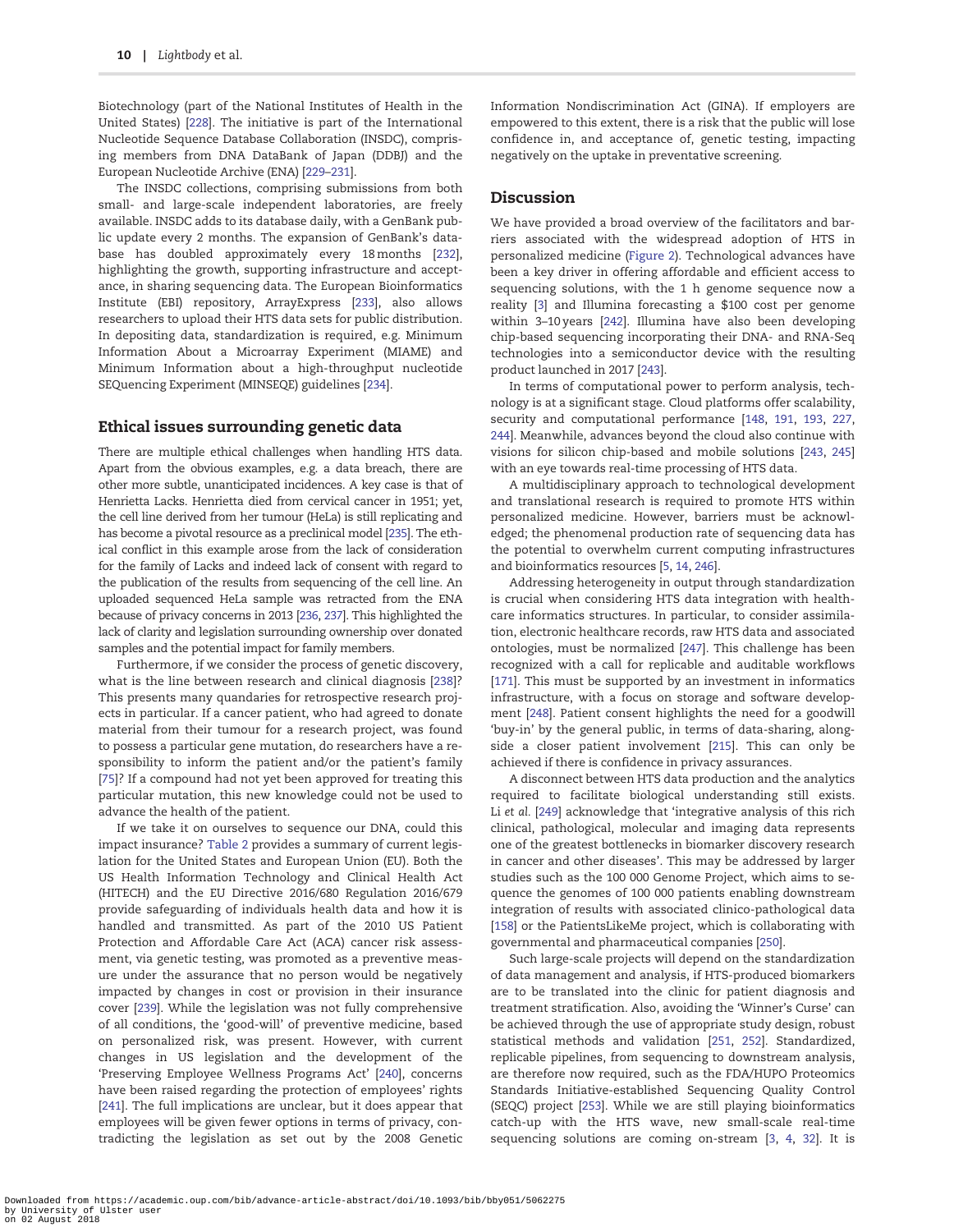<span id="page-10-0"></span>essential that we apply the lessons learned from the previous computational and governance challenges to keep pace with new HTS developments.

## Conclusion

To ensure its place within the personalized medicine arsenal, first and foremost, the computational resources required for HTS processing must be accessible in terms of costs, skills and efficiency. Standardization in HTS processing and analytical pipelines will facilitate validation and ensure replication of results, within clinically relevant time frames. This, in turn, alongside multidisciplinary collaboration, will enable its full integration into patient care and treatment, through the provision of new diagnostic, predictive and prognostic tests.

#### Key Points

- An overview on sequencing technologies and their role in personalized medicine.
- Identification of current bottlenecks in the translation of 'omic' data to personalized medicine.
- Up-to-date review on current computational technologies, infrastructure and future solutions to handling and analysing of sequencing data in real time.
- The changing required in clinical governance in the face of rapid adoption of sequencing technologies into clinical workflows.
- This paper provides a review of high-throughput sequencing in the context of biomedical research to clinical use with a focus on applications, pipelines, processes and technologies along with challenges.

## Supplementary Data

[Supplementary data](https://academic.oup.com/bib/article-lookup/doi/10.1093/bib/bby051#supplementary-data) are available online at https://academic.oup.com/bib.

## References

- [1](#page-1-0). Miller NA, Farrow EG, Gibson M. A 26-hour system of highly sensitive whole genome sequencing for emergency management of genetic diseases. Genome Med 2015;7:100.
- [2](#page-1-0). Illumina. NovaSeq series—the next era in sequencing starts now. Illumina, 2018. [https://www.illumina.com/systems/](https://www.illumina.com/systems/sequencing-platforms/novaseq.html) [sequencing-platforms/novaseq.html](https://www.illumina.com/systems/sequencing-platforms/novaseq.html)
- [3](#page-1-0). Fikes B. New machines can sequence human genome in one hour, Illumina announces. The San Diego Union-Tribune. 2017. [http://www.sandiegouniontribune.com/business/biotech/](http://www.sandiegouniontribune.com/business/biotech/sd-me-illumina-novaseq-20170109-story.html) [sd-me-illumina-novaseq-20170109-story.html](http://www.sandiegouniontribune.com/business/biotech/sd-me-illumina-novaseq-20170109-story.html)
- [4](#page-1-0). Edico Genome. DRAGEN Bio-IT platform. Edico Genome, 2018. <http://edicogenome.com/dragen-bioit-platform/>
- [5](#page-1-0). Baker M. Next-generation sequencing: adjusting to data overload. Nat Methods 2010;7(7):495–9.
- [6](#page-1-0). Schaller RR. Moore's law: past, present and future. IEEE Spectr 1997;34(6):52–9.
- [7](#page-1-0). Wetterstrand K. DNA sequencing costs: data from the NHGRI Genome Sequencing Program (GSP). National Human Genome Research Institute, 2017. [https://www.genome.gov/sequenc](https://www.genome.gov/sequencingcostsdata/) [ingcostsdata/](https://www.genome.gov/sequencingcostsdata/)
- [8](#page-1-0). Goodwin S, McPherson JD, McCombie WR. Coming of age: ten years of next-generation sequencing technologies. Nat Rev Genet 2016;17(6):333–51.
- [9](#page-1-0). Metzker ML. Sequencing technologies—the next generation. Nat Rev Genet 2010;11(1):31–46.
- [10](#page-1-0). Loman NJ, Misra RV, Dallman TJ, et al. Performance comparison of benchtop high-throughput sequencing platforms. Nat Biotechnol 2012;30(5):434–9.
- [11](#page-1-0). Mardis ER. DNA sequencing technologies: 2006–2016. Nat Protoc 2017;12(2):213–18.
- [12](#page-1-0). Naccache SN, Federman S, Veeraraghavan N, et al. A cloudcompatible bioinformatics pipeline for ultrarapid pathogen identification from next-generation sequencing of clinical samples. Genome Res 2014;24(7):1180–92.
- [13](#page-1-0). Anderson C. Data deluge. Clin OMICS 2017;4(1):26–9.
- [14](#page-1-0). Sboner A, Mu X, Greenbaum D, et al. The real cost of sequencing: higher than you think! Genome Biol 2011;12(8):125.
- [15](#page-1-0). Leipzig J. A review of bioinformatic pipeline frameworks. Brief Bioinform 2016;18:bbw020.
- [16](#page-1-0). Muir P, Li S, Lou S, et al. The real cost of sequencing: scaling computation to keep pace with data generation. Genome Biol 2016;17:53.
- [17](#page-1-0). Lightbody G, Browne F, Zheng H, et al. The role of high performance, grid and cloud computing in high-throughput sequencing. In: The 2016 IEEE International Conference on Bioinformatics & Biomedicine, At Shenzhen, China. IEEE, 2016, 890–5.<https://ieeexplore.ieee.org/document/7822643/>
- [18](#page-1-0). NCI. Definition of personalized medicine—National Cancer Institute Dictionary of Cancer Terms. NCI, 2017. [https://www.](https://www.cancer.gov/publications/dictionaries/cancer-terms?cdrid=561717) [cancer.gov/publications/dictionaries/cancer-terms?cdrid=](https://www.cancer.gov/publications/dictionaries/cancer-terms?cdrid=561717) [561717](https://www.cancer.gov/publications/dictionaries/cancer-terms?cdrid=561717)
- [19](#page-2-0). Beger RD, Dunn W, Schmidt MA, et al. Metabolomics enables precision medicine: 'a white paper, community perspective'. Metabolomics 2016;12(10):149.
- 20. Tourneau CL, Kamal M, Tsimberidou AM, et al. Treatment algorithms based on tumor molecular profiling: the essence of precision medicine trials. J Natl Cancer Inst 2016;108(4): djv362.
- 21. Ritchie MD, Holzinger ER, Li R, et al. Methods of integrating data to uncover genotype–phenotype interactions. Nat Rev Genet 2015;16(2):85–97.
- [22](#page-1-0). Ma T, Zhang A. Omics Informatics: From Scattered Individual Software Tools to Integrated Workflow Management Systems. IEEE/ACM Trans Comput Biol Bioinform 2017;14(4):926–46.
- [23](#page-2-0). Alberts B, Johnson A, Lewis J, et al. Molecular Biology of the Cell. 4th edition. New York: Garland Science; 2002. Available from:<https://www.ncbi.nlm.nih.gov/books/NBK21054/>
- [24](#page-2-0). Gibney ER, Nolan CM. Epigenetics and gene expression. Heredity 2010;105(1):4–13.
- [25](#page-2-0). Haraksingh RR, Snyder MP. Impacts of variation in the human genome on gene regulation. J Mol Biol 2013;425(21): 3970–7.
- [26](#page-2-0). Dworkis DA, Klings ES, Solovieff N, et al. Severe sickle cell anemia is associated with increased plasma levels of TNF-R1 and VCAM-1. Am J Hematol 2011;86(2):220–3.
- [27](#page-2-0). White MB, Amos J, Hsu JM, et al. A frame-shift mutation in the cystic fibrosis gene. Nature 1990;344(6267):665–7.
- [28](#page-2-0). Craddock N, Hurles ME, Cardin N, et al. Genome-wide association study of CNVs in 16, 000 cases of eight common diseases and 3, 000 shared controls. Nature 2010;464:713–20.
- [29](#page-2-0). Tomlins SA, Rhodes DR, Perner S, et al. Recurrent fusion of TMPRSS2 and ETS transcription factor genes in prostate cancer. Science 2005;310(5748):644–8.
- [30](#page-2-0). Pollack JR, Perou CM, Alizadeh AA, et al. Genome-wide analysis of DNA copy-number changes using cDNA microarrays. Nat Genet 1999;23(1):41–6.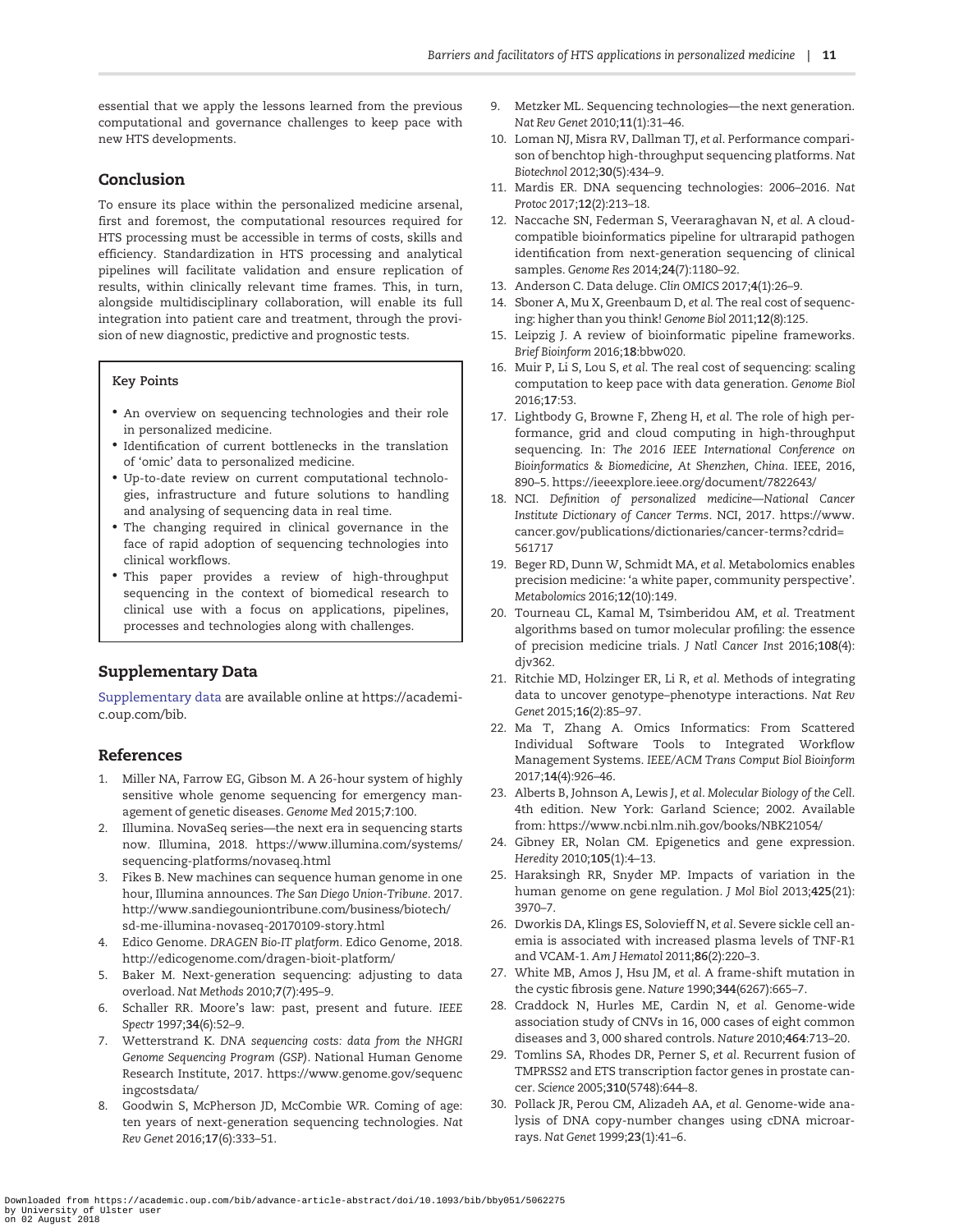- <span id="page-11-0"></span>[31](#page-2-0). Meienberg J, Bruggmann R, Oexle K, et al. Clinical sequencing: is WGS the better WES? Hum Genet 2016;135(3):359–62.
- [32](#page-2-0). Votintseva AA, Bradley P, Pankhurst L, et al. Same-day diagnostic and surveillance data for tuberculosis via wholegenome sequencing of direct respiratory samples. J Clin Microbiol 2017;55:1285–98.
- [33](#page-2-0). de Ligt J, Willemsen MH, van Bon BW, et al. Diagnostic exome sequencing in persons with severe intellectual disability. N Engl J Med 2012;367(20):1921–9.
- [34](#page-2-0). Lionel AC, Costain G, Monfared N, et al. Improved diagnostic yield compared with targeted gene sequencing panels suggests a role for whole-genome sequencing as a first-tier genetic test. Genet Med 2018;20(4):435.
- [35](#page-2-0). Rao PN, Uplekar S, Kayal S, et al. A method for amplicon deep sequencing of drug resistance genes in plasmodium falciparum clinical isolates from India. J Clin Microbiol 2016;54(6):1500–11.
- [36](#page-2-0). Bohacek J, Mansuy IM. Epigenetic inheritance of disease and disease risk. Neuropsychopharmacology 2013;38(1):220–36.
- [37](#page-2-0). Jorda M, Peinado MA. Methods for DNA methylation analysis and applications in colon cancer. Mutat Res 2010;693: 84–93.
- [38](#page-2-0). Rackham OJ, Langley SR, Oates T, et al. A Bayesian approach for analysis of whole-genome bisulfite sequencing data identifies disease-associated changes in DNA methylation. Genetics 2017;205(4):1443–58.
- [39](#page-2-0). Legendre C, Gooden GC, Johnson K, et al. Whole-genome bisulfite sequencing of cell-free DNA identifies signature associated with metastatic breast cancer. Clin Epigenetics 2015;7:100.
- [40](#page-2-0). Tan PY, Chang CW, Chng KR, et al. Integration of regulatory networks by NKX3-1 promotes androgen-dependent prostate cancer survival. Mol Cell Biol 2012;32(2):399–414.
- [41](#page-2-0). Ross-Innes CS, Stark R, Teschendorff AE, et al. Differential oestrogen receptor binding is associated with clinical outcome in breast cancer. Nature 2012;481(7381):389–93.
- [42](#page-2-0). Cancer Genome Atlas Research Network. The molecular taxonomy of primary prostate cancer. Cell 2015;163:1011–25.
- [43](#page-2-0). Raphael BJ, Hruban RH, Aguirre AJ, et al. Integrated genomic characterization of pancreatic ductal adenocarcinoma. Cancer Cell 2017;32:185–203.e13.
- [44](#page-2-0). Kim J, Bowlby R, Mungall AJ, et al. Integrated genomic characterization of oesophageal carcinoma. Nature 2017;541: 169–74.
- [45](#page-2-0). Farshidfar F, Zheng S, Gingras MC, et al. Integrative genomic analysis of cholangiocarcinoma identifies distinct IDHmutant molecular profiles. Cell Rep 2017;18(11):2780–94.
- [46](#page-2-0). Parker JS, Mullins M, Cheang MCU, et al. Supervised risk predictor of breast cancer based on intrinsic subtypes. J Clin Oncol 2009;27:1160–7.
- [47](#page-2-0). Frith MC, Pheasant M, Mattick JS. The amazing complexity of the human transcriptome. Eur J Hum Genet 2005;13(8): 894–7.
- [48](#page-2-0). Bartel DP. MicroRNAs: genomics, biogenesis, mechanism, and function. Cell 2004;116(2):281–97.
- [49](#page-2-0). Keller A, Leidinger P, Lange J, et al. Multiple sclerosis: microRNA expression profiles accurately differentiate patients with relapsing-remitting disease from healthy controls. PLoS One 2009;4(10):e7440.
- [50](#page-2-0). Huang J, Wang F, Argyris E, et al. Cellular microRNAs contribute to HIV-1 latency in resting primary  $CD4+T$  lymphocytes. Nat Med 2007;13(10):1241–7.
- [51](#page-2-0). Wang Z, Gerstein M, Snyder M. RNA-seq: a revolutionary tool for transcriptomics. Nat Rev Genet 2009;10(1):57–63.
- [52](#page-2-0). Daugaard I, Venø MT, Yan Y, et al. Small RNA sequencing reveals metastasis-related microRNAs in lung adenocarcinoma. Oncotarget 2017;8:27047–61.
- [53](#page-2-0). Banks RE, Dunn MJ, Hochstrasser DF, et al. Proteomics: new perspectives, new biomedical opportunities. Lancet 2000; 356(9243):1749–56.
- [54](#page-2-0). Oprea TI, Bologa CG, Brunak S, et al. Unexplored therapeutic opportunities in the human genome. Nat Rev Drug Discov 2018;17(5):317–32.
- [55](#page-2-0). Becnel LB, McKenna NJ. Minireview: progress and challenges in proteomics data management, sharing, and integration. Mol Endocrinol 2012;26(10):1660–74.
- [56](#page-2-0). Velez G, Roybal CN, Colgan D, et al. Personalized proteomics for the diagnosis and treatment of idiopathic inflammatory disease. JAMA Ophthalmol 2016;134(4):444–8.
- [57](#page-2-0). Liao H, Wu J, Kuhn E, et al. Use of mass spectrometry to identify protein biomarkers of disease severity in the synovial fluid and serum of patients with rheumatoid arthritis. Arthritis Rheum 2004;50(12):3792–803.
- [58](#page-2-0). Obach RS. Pharmacologically active drug metabolites: impact on drug discovery and pharmacotherapy. Pharmacol Rev 2013;65(2):578–640.
- [59](#page-2-0). Quehenberger O, Dennis EA. The human plasma lipidome. N Engl J Med 2011;365(19):1812–23.
- [60](#page-2-0). Acevedo A, Duran C, Ciucci S, et al. LIPEA: lipid pathway enrichment analysis. bioRxiv 2018. doi: 10.1101/274969.
- [61](#page-2-0). Sales S, Graessler J, Ciucci S, et al. Gender, contraceptives and individual metabolic predisposition shape a healthy plasma lipidome. Sci Rep 2016;6(1):27710.
- [62](#page-2-0). Ke C, Li A, Hou Y, et al. Metabolic phenotyping for monitoring ovarian cancer patients. Sci Rep 2016;6(1):23334.
- [63](#page-2-0). TCGA. The Cancer Genome Atlas. 2018. [https://cancerge](https://cancergenome.nih.gov/) [nome.nih.gov/](https://cancergenome.nih.gov/)
- [64](#page-3-0). McLendon R, Friedman A, Bigner D, et al. Comprehensive genomic characterization defines human glioblastoma genes and core pathways. Nature 2008;455(7216):1061–8.
- [65](#page-3-0). Cherniack AD, Shen H, Walter V, et al. Integrated molecular characterization of uterine carcinosarcoma. Cancer Cell 2017; 31(3):411–23.
- [66](#page-3-0). Mutz KO, Heilkenbrinker A, Lönne M, et al. Transcriptome analysis using next-generation sequencing. Curr Opin Biotechnol 2013;24(1):22–30.
- [67](#page-3-0). Zhao S, Fung-Leung WP, Bittner A, et al. Comparison of RNAseq and microarray in transcriptome profiling of activated T cells. PLoS One 2014;9(1):e78644.
- [68](#page-3-0). Zhang W, Yu Y, Hertwig F, et al. Comparison of RNA-seq and microarray-based models for clinical endpoint prediction. Genome Biol 2015;16:133.
- [69](#page-3-0). Knijnenburg TA, Wang L, Zimmermann MT, et al. Genomic and molecular landscape of DNA damage repair deficiency across The Cancer Genome Atlas. Cell Rep 2018;23(1):239–54.e6.
- [70](#page-3-0). Thorsson V, Gibbs DL, Brown SD, et al. The immune landscape of cancer. Immunity 2018;48(4):812–30.e14.
- [71](#page-3-0). Aravanis AM, Lee M, Klausner RD. Next-generation sequencing of circulating tumor DNA for early cancer detection. Cell 2017;168(4):571–4.
- [72](#page-3-0). Abrams J, Conley B, Mooney M, et al. National Cancer Institute's Precision Medicine Initiatives for the new National Clinical Trials Network. Am Soc Clin Oncol Educ Book 2014;34:71–6.
- [73](#page-3-0). ClinicalTrials.gov. Identifier NCT03085888. The STRIVE Study: breast cancer screening. Bethesda: U.S. National Library of Medicine, 2017.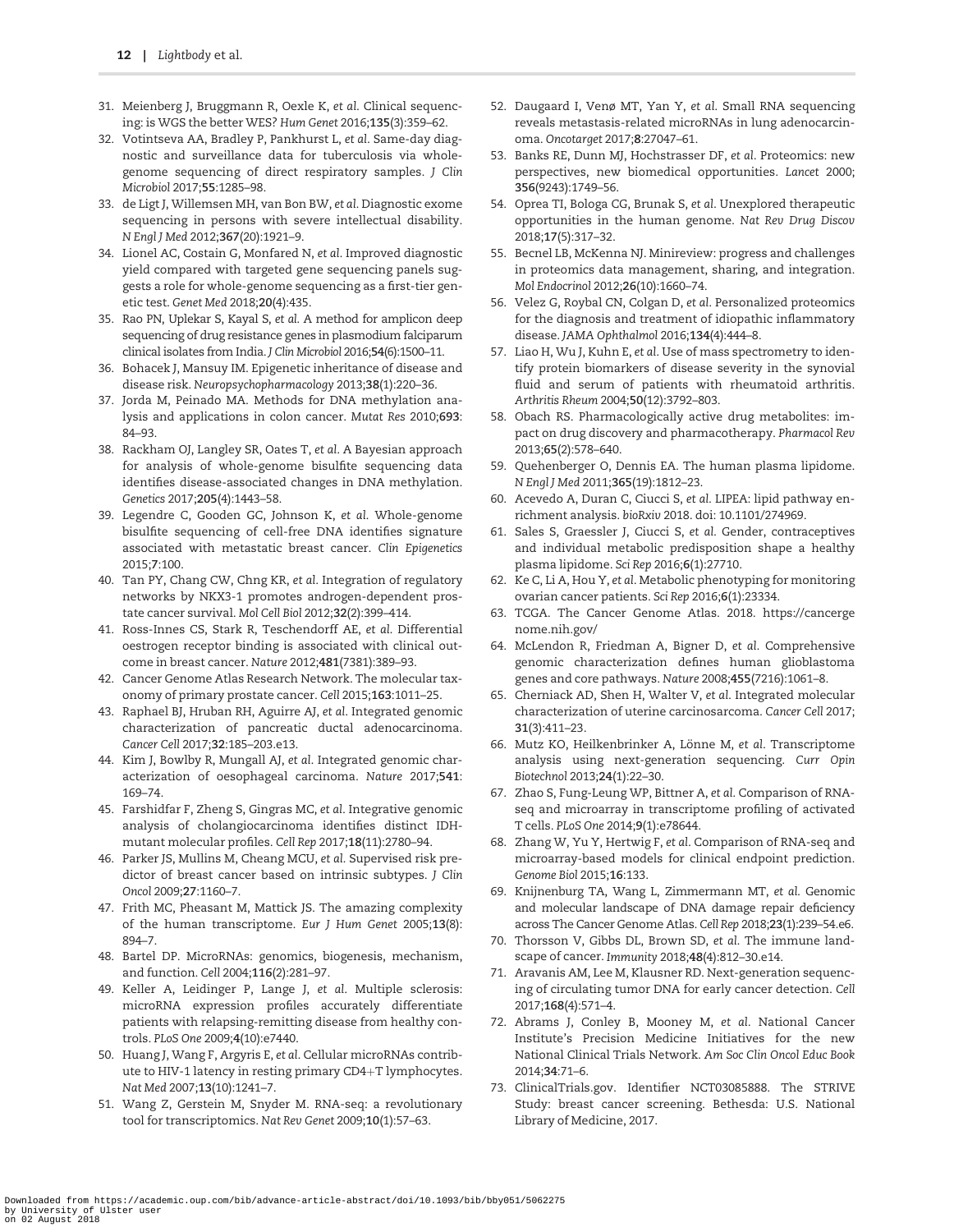- <span id="page-12-0"></span>[74](#page-3-0). Barroilhet L, Matulonis U. The NCI-MATCH trial and precision medicine in gynecologic cancers. Gynecol Oncol 2018; 148(3):585–90.
- [75](#page-3-0). Roychowdhury S, Iyer MK, Robinson DR, et al. Personalized oncology through integrative high-throughput sequencing: a pilot study. Sci Transl Med 2011;3:111ra121.
- [76](#page-3-0). Massard C, Michiels S, Ferté C, et al. High-throughput genomics and clinical outcome in hard-to-treat advanced cancers: results of the MOSCATO 01 trial. Cancer Discov 2017;7(6): 586–95.
- [77](#page-3-0). Iyer G, Hanrahan AJ, Milowsky MI, et al. Genome sequencing identifies a basis for everolimus sensitivity. Science 2012; 338(6104):221.
- [78](#page-3-0). Chau NG, Lorch JH. Exceptional responders inspire change: lessons for drug development from the bedside to the bench and back. Oncologist 2015;20(7):699–701.
- 79. Collins FS, Hamburg MA. First FDA authorization for nextgeneration sequencer. N Engl J Med 2013;369(25):2369–71.
- 80. Sosnay PR, Siklosi KR, Van Goor F, et al. Defining the disease liability of variants in the cystic fibrosis transmembrane conductance regulator gene. Nat Genet 2013;45:1160–7.
- 81. Hughes EE, Stevens CF, Saavedra-Matiz CA, et al. Clinical sensitivity of cystic fibrosis mutation panels in a diverse population. Hum Mutat 2016;37(2):201–8.
- [82](#page-3-0). US Food and Drug Administration. Use of standards in FDA regulatory oversight of Next Generation Sequencing (NGS)—based In Vitro Diagnostics (IVDs) used for diagnosing germline diseases (draft guidance). US Food and Drug Administration, 2016. [https://www.fda.gov/downloads/](https://www.fda.gov/downloads/MedicalDevices/DeviceRegulationandGuidance/GuidanceDocuments/UCM509838.pdf) [MedicalDevices/DeviceRegulationandGuidance/Guidance](https://www.fda.gov/downloads/MedicalDevices/DeviceRegulationandGuidance/GuidanceDocuments/UCM509838.pdf) [Documents/UCM509838.pdf](https://www.fda.gov/downloads/MedicalDevices/DeviceRegulationandGuidance/GuidanceDocuments/UCM509838.pdf)
- [83](#page-3-0). Foundation Medicine. FoundationOne CDx. Foundation Medicine. 2017. [https://www.foundationmedicine.com/gen](https://www.foundationmedicine.com/genomic-testing/foundation-one-cdx) [omic-testing/foundation-one-cdx](https://www.foundationmedicine.com/genomic-testing/foundation-one-cdx)
- [84](#page-3-0). Memorial Sloan Kettering Cancer Center. MSK researchers develop targeted test for mutations in both rare and common cancers. Memorial Sloan Kettering Cancer Center, 2018.<https://www.mskcc.org/msk-impact>
- [85](#page-3-0). US Food and Drug Administration. FDA Fact Sheet—CDRH's approach to tumor profiling next generation sequencing tests. US Food and Drug Administration, 2018. [https://www.](https://www.fda.gov/downloads/medicaldevices/productsandmedicalprocedures/invitrodiagnostics/ucm584603.pdf) [fda.gov/downloads/medicaldevices/productsandmedical](https://www.fda.gov/downloads/medicaldevices/productsandmedicalprocedures/invitrodiagnostics/ucm584603.pdf) [procedures/invitrodiagnostics/ucm584603.pdf](https://www.fda.gov/downloads/medicaldevices/productsandmedicalprocedures/invitrodiagnostics/ucm584603.pdf)
- [86](#page-3-0). Thermo Fisher Scientific. Oncomine Dx target test. Thermo Fisher Scientific, 2018. [https://www.thermofisher.com/uk/](https://www.thermofisher.com/uk/en/home/clinical/diagnostic-testing/condition-disease-diagnostics/oncology-diagnostics/oncomine-dx-target-test.html) [en/home/clinical/diagnostic-testing/condition-disease-diag](https://www.thermofisher.com/uk/en/home/clinical/diagnostic-testing/condition-disease-diagnostics/oncology-diagnostics/oncomine-dx-target-test.html) [nostics/oncology-diagnostics/oncomine-dx-target-test.html](https://www.thermofisher.com/uk/en/home/clinical/diagnostic-testing/condition-disease-diagnostics/oncology-diagnostics/oncomine-dx-target-test.html)
- [87](#page-3-0). Wallden B, Storhoff J, Nielsen T, et al. Development and verification of the PAM50-based Prosigna breast cancer gene signature assay. BMC Med Genomics 2015;8:54.
- [88](#page-3-0). Saghatchian M, Mook S, Pruneri G, et al. Additional prognostic value of the 70-gene signature (MammaPrint®) among breast cancer patients with 4-9 positive lymph nodes. Breast 2013;22(5):682–690.
- [89](#page-3-0). van de Vijver MJ, He YD, van't Veer LJ, et al. A geneexpression signature as a predictor of survival in breast cancer. N Engl J Med 2002;347(25):1999–2009.
- 90. US Food and Drug Administration. 510(k) substantial equivalence determination decision summary assay and instrument combinationtemplate: Prosigna. US Food and Drug Administration, 2017. [https://www.accessdata.fda.gov/](https://www.accessdata.fda.gov/cdrh_docs/reviews/K130010.pdf) [cdrh\\_docs/reviews/K130010.pdf](https://www.accessdata.fda.gov/cdrh_docs/reviews/K130010.pdf)
- 91. Agendia. Agendia announces CE mark for NGS-Based  $\mathsf{MammaPrint}^{\circledast}\mathsf{BluePrint}^{\circledast}$ enhancing access to

personalized treatment for breast cancer patients in Europe. Agendia, 2018. [http://www.agendia.com/agendia-announ](http://www.agendia.com/agendia-announces-ce-mark-for-ngs-based-mammaprint-blueprint-kit/) [ces-ce-mark-for-ngs-based-mammaprint-blueprint-kit/](http://www.agendia.com/agendia-announces-ce-mark-for-ngs-based-mammaprint-blueprint-kit/)

- 92. NanoString Technologies. NanoString Technologies obtains CE mark for PAM50-based test for breast cancer. NanoString Technologies, 2012. [http://investors.nanostring.com/static](http://investors.nanostring.com/static-files/8de61464-0e6b-482a-b5c6-1665c9a8e90c)[files/8de61464-0e6b-482a-b5c6-1665c9a8e90c](http://investors.nanostring.com/static-files/8de61464-0e6b-482a-b5c6-1665c9a8e90c)
- [93](#page-3-0). Duffy MJ, Harbeck N, Nap M, et al. Clinical use of biomarkers in breast cancer: updated guidelines from the European Group on Tumor Markers (EGTM). Eur J Cancer 2017;75:284–98.
- [94](#page-3-0). NCCN. National Comprehensive Cancer Network—NCCB clinical practice guidelines in oncology. NCCN, 2018. [https://www.nccn.](https://www.nccn.org/) [org/](https://www.nccn.org/)
- [95](#page-3-0). Paik S, Shak S, Tang G, et al. A multigene assay to predict recurrence of tamoxifen-treated, node-negative breast cancer. N Engl J Med 2004;351(27):2817–26.
- [96](#page-3-0). Prasad V. Perspective: the precision-oncology illusion. Nature 2016;537(7619):S63.
- [97](#page-3-0). Prasad V. Why the US Centers for Medicare and Medicaid Services (CMS) should have required a randomized trial of Foundation Medicine (F1CDx) before paying for it. Ann Oncol 2018;29(2):298–300.
- [98](#page-3-0). Zhang P, Lehmann BD, Shyr Y, et al. The utilization of formalin fixed-paraffin-embedded specimens in high throughput genomic studies. Int J Genomics 2017;2017:1–9.
- [99](#page-3-0). Shen-Orr SS, Tibshirani R, Khatri P, et al. Cell type–specific gene expression differences in complex tissues. Nat Methods 2010;7(4):287–9.
- [100.](#page-3-0) Henson J, Tischler G, Ning Z. Next-generation sequencing and large genome assemblies. Pharmacogenomics 2012;13(8): 901–15.
- [101.](#page-3-0) van Dijk EL, Jaszczyszyn Y, Thermes C. Library preparation methods for next-generation sequencing: tone down the bias. Exp Cell Res 2014;322:12–20.
- [102.](#page-3-0) Kennedy RD, Bylesjo M, Kerr P, et al. Development and independent validation of a prognostic assay for stage II colon cancer using formalin-fixed paraffin-embedded tissue. J Clin Oncol 2011;29:4620–6.
- [103.](#page-3-0) Graw S, Meier R, Minn K, et al. Robust gene expression and mutation analyses of RNA-sequencing of formalin-fixed diagnostic tumor samples. Sci Rep 2015;5(1):12335.
- [104.](#page-3-0) Menon R, Deng M, Boehm D, et al. Exome enrichment and SOLiD sequencing of formalin fixed paraffin embedded (FFPE) prostate cancer tissue. Int J Mol Sci 2012;13(7):8933–42.
- [105.](#page-3-0) De Paoli-Iseppi R, Johansson PA, Menzies AM, et al. Comparison of whole-exome sequencing of matched fresh and formalin fixed paraffin embedded melanoma tumours: implications for clinical decision making. Pathology 2016; 48(3):261–6.
- [106.](#page-4-0) Lu J, Getz G, Miska EA, et al. MicroRNA expression profiles classify human cancers. Nature 2005;435(7043):834–8.
- [107.](#page-4-0) Wagle N, Berger MF, Davis MJ, et al. High-throughput detection of actionable genomic alterations in clinical tumor samples by targeted, massively parallel sequencing. Cancer Discov 2012;2(1):82–93.
- [108.](#page-4-0) Arreaza G, Qiu P, Pang L, et al. Pre-Analytical Considerations for Successful Next-Generation Sequencing (NGS): challenges and opportunities for Formalin-Fixed and Paraffin-Embedded tumor tissue (FFPE) samples. Int J Mol Sci 2016; 17(9):1579.
- 109. Gong T, Hartmann N, Kohane IS, et al. Optimal deconvolution of transcriptional profiling data using quadratic programming with application to complex clinical blood samples. PLoS One 2011;6(11):e27156.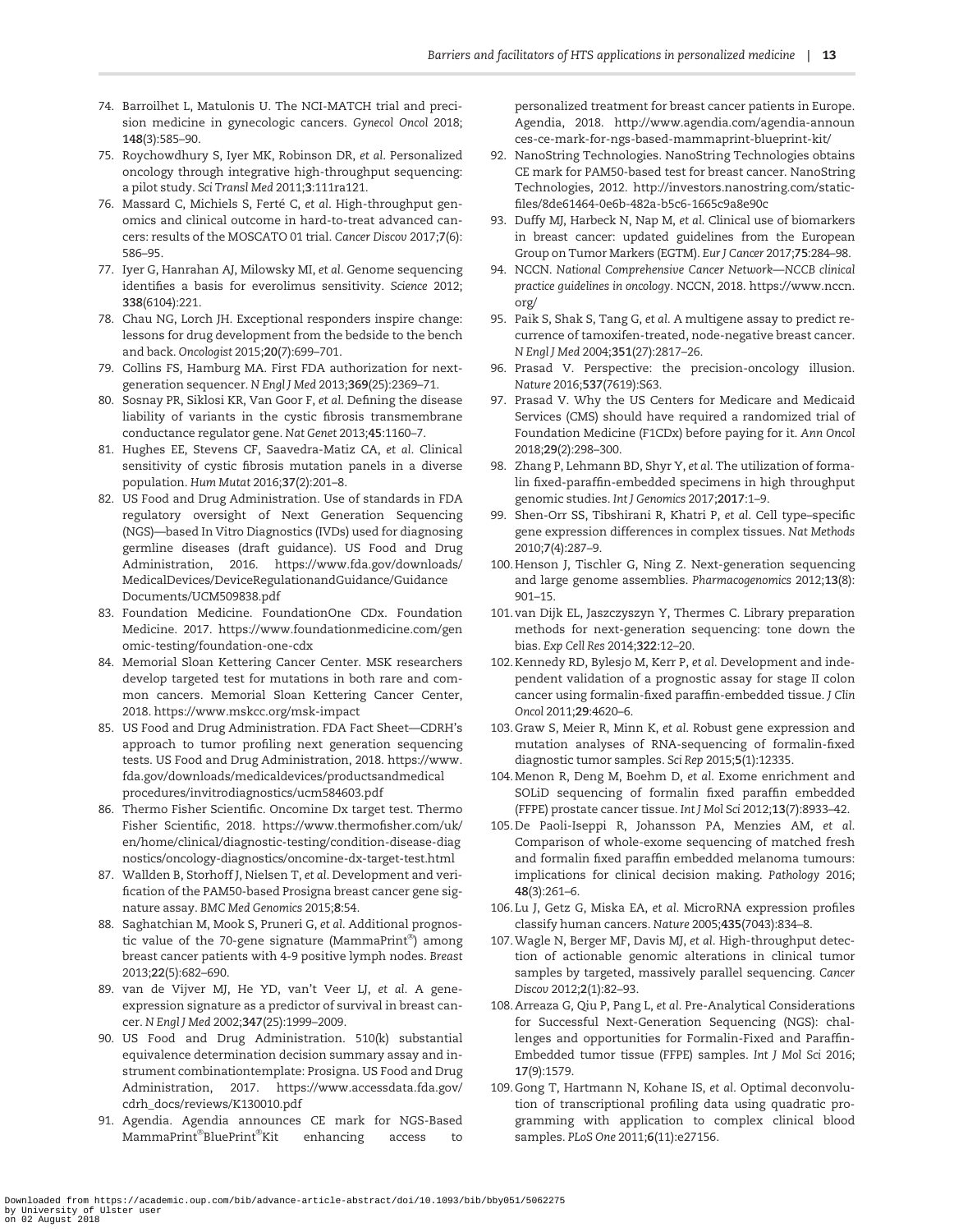- <span id="page-13-0"></span>110. Moffitt RA, Marayati R, Flate EL, et al. Virtual microdissection identifies distinct tumor- and stroma-specific subtypes of pancreatic ductal adenocarcinoma. Nat Genet 2015;47(10): 1168–78.
- 111. Yoshihara K, Shahmoradgoli M, Martinez E, et al. Inferring tumour purity and stromal and immune cell admixture from expression data. Nat Commun 2013;4:1–29.
- 112. Li Y, Xie X. A mixture model for expression deconvolution from RNA-seq in heterogeneous tissues. BMC Bioinforma 2013;14(Suppl 5): S11.
- [113.](#page-4-0) Kim KT, Lee HW, Lee HO, et al. Single-cell mRNA sequencing identifies subclonal heterogeneity in anti-cancer drug responses of lung adenocarcinoma cells. Genome Biol 2015; 16:127.
- [114.](#page-4-0) Patel AP, Tirosh I, Trombetta JJ, et al. Single-cell RNA-seq highlights intratumoral heterogeneity in primary glioblastoma. Science 2014;344(6190):1396–401.
- [115.](#page-4-0) Tirosh I, Izar B, Prakadan SM, et al. Dissecting the multicellular ecosystem of metastatic melanoma by single-cell RNAseq. Science 2016;352(6282):189–96.
- 116. Stegle O, Teichmann SA, Marioni JC. Computational and analytical challenges in single-cell transcriptomics. Nat Rev Genet 2015;16(3):133–45.
- 117. Bacher R, Kendziorski C. Design and computational analysis of single-cell RNA-sequencing experiments. Genome Biol 2016;17:63.
- 118. Yuan GC, Cai L, Elowitz M, et al. Challenges and emerging directions in single-cell analysis. Genome Biol 2017;18(1):84.
- [119.](#page-4-0) Feezor RJ, Baker HV, Mindrinos M, et al. Whole blood and leukocyte RNA isolation for gene expression analyses. Physiol Genomics 2004;19(3):247–54.
- [120.](#page-4-0) Illumina. MiSeq gene & small genome sequencer. Illumina, 2016.<http://www.illumina.com/systems/miseq.html>
- [121.](#page-4-0) Thermo Fisher Scientific. Ion PGM system for nextgeneration sequencing. Thermo Fisher Scientific, 2018. [https://www.thermofisher.com/uk/en/home/life-science/](https://www.thermofisher.com/uk/en/home/life-science/sequencing/next-generation-sequencing/ion-torrent-next-generation-sequencing-workflow/ion-torrent-next-generation-sequencing-run-sequence/ion-pgm-system-for-next-generation-sequencing.html) [sequencing/next-generation-sequencing/ion-torrent-next](https://www.thermofisher.com/uk/en/home/life-science/sequencing/next-generation-sequencing/ion-torrent-next-generation-sequencing-workflow/ion-torrent-next-generation-sequencing-run-sequence/ion-pgm-system-for-next-generation-sequencing.html)[generation-sequencing-workflow/ion-torrent-next-gener](https://www.thermofisher.com/uk/en/home/life-science/sequencing/next-generation-sequencing/ion-torrent-next-generation-sequencing-workflow/ion-torrent-next-generation-sequencing-run-sequence/ion-pgm-system-for-next-generation-sequencing.html) [ation-sequencing-run-sequence/ion-pgm-system-for-next](https://www.thermofisher.com/uk/en/home/life-science/sequencing/next-generation-sequencing/ion-torrent-next-generation-sequencing-workflow/ion-torrent-next-generation-sequencing-run-sequence/ion-pgm-system-for-next-generation-sequencing.html)[generation-sequencing.html](https://www.thermofisher.com/uk/en/home/life-science/sequencing/next-generation-sequencing/ion-torrent-next-generation-sequencing-workflow/ion-torrent-next-generation-sequencing-run-sequence/ion-pgm-system-for-next-generation-sequencing.html)
- [122.](#page-4-0) PacBio. PacBio RS II. Pacific Biosciences, 2017. [http://www.](http://www.pacb.com/products-and-services/pacbio-systems/rsii/) [pacb.com/products-and-services/pacbio-systems/rsii/](http://www.pacb.com/products-and-services/pacbio-systems/rsii/)
- [123.](#page-4-0) Qiagen. GeneRead Sequencing (NGS). QIAGEN, 2018. [https://](https://www.qiagen.com/de/resources/technologies/ngs/) [www.qiagen.com/de/resources/technologies/ngs/](https://www.qiagen.com/de/resources/technologies/ngs/)
- [124.](#page-4-0) Genomics England. UK to become world number one in DNA testing with plan to revolutionise fight against cancer and rare diseases. Genomics England, 2014. [https://www.genomicseng](https://www.genomicsengland.co.uk/uk-to-become-world-number-one-in-dna-testing-with-plan-to-revolutionise-fight-against-cancer-and-rare-diseases/) [land.co.uk/uk-to-become-world-number-one-in-dna-test](https://www.genomicsengland.co.uk/uk-to-become-world-number-one-in-dna-testing-with-plan-to-revolutionise-fight-against-cancer-and-rare-diseases/) [ing-with-plan-to-revolutionise-fight-against-cancer-and](https://www.genomicsengland.co.uk/uk-to-become-world-number-one-in-dna-testing-with-plan-to-revolutionise-fight-against-cancer-and-rare-diseases/)[rare-diseases/](https://www.genomicsengland.co.uk/uk-to-become-world-number-one-in-dna-testing-with-plan-to-revolutionise-fight-against-cancer-and-rare-diseases/)
- [125.](#page-4-0) Genomics England. Genomics England adopts Edico Genome's DRAGEN Bio-IT Platform. 2018. [https://www.](https://www.genomicsengland.co.uk/genomics-england-adopts-edico-genomes-dragen-bio-it-platform/) [genomicsengland.co.uk/genomics-england-adopts-edico](https://www.genomicsengland.co.uk/genomics-england-adopts-edico-genomes-dragen-bio-it-platform/)[genomes-dragen-bio-it-platform/](https://www.genomicsengland.co.uk/genomics-england-adopts-edico-genomes-dragen-bio-it-platform/)
- [126.](#page-5-0) Sundaram AY, Hughes T, Biondi S, et al. A comparative study of ChIP-seq sequencing library preparation methods. BMC Genomics 2016;17(1):816.
- [127.](#page-5-0) Quail MA, Smith M, Coupland P, et al. A tale of three next generation sequencing platforms: comparison of Ion Torrent, Pacific Biosciences and Illumina MiSeq sequencers. BMC Genomics 2012;13(1):341.
- [128.](#page-5-0) Hardwick SA, Deveson IW, Mercer TR. Reference standards for next-generation sequencing. Nat Rev Genet 2017;18(8): 473–84.
- [129.](#page-5-0) Flicek P, Birney E. Sense from sequence reads: methods for alignment and assembly. Nat Methods 2010;7:479.
- [130.](#page-5-0) Schatz MC. CloudBurst: highly sensitive read mapping with MapReduce. Bioinformatics 2009;25(11):1363–9.
- [131.](#page-5-0) Zhao S, Prenger K, Smith L, et al. Rainbow: a tool for largescale whole-genome sequencing data analysis using cloud computing. BMC Genomics 2013;14:425.
- [132.](#page-5-0) Smith AD, Chung WY, Hodges E, et al. Updates to the RMAP short-read mapping software. Bioinformatics 2009;25(21):2841–2.
- [133.](#page-5-0) McPherson JD. Next-generation gap. Nat Methods 2009; 6(Suppl 11):S2–5.
- [134.](#page-5-0) van Dijk EL, Auger H, Jaszczyszyn Y, et al. Ten years of nextgeneration sequencing technology. Trends Genet 2014;30(9): 418–26.
- [135.](#page-5-0) Schiffthaler B, Kostadima M, Delhomme N, et al. Training in high-throughput sequencing: common guidelines to enable material sharing, dissemination, and reusability. PLoS Comput Biol 2016;12(6):e1004937.
- [136.](#page-5-0) HTS Teacher's Consortium. HTS training material repository. 2016.<http://bioinformatics.upsc.se/htmr>
- [137.](#page-5-0) Hoadley KA, Yau C, Wolf DM, et al. Multiplatform analysis of 12 cancer types reveals molecular classification within and across tissues of origin. Cell 2014;158(4):929–44.
- [138.](#page-5-0) Cancer Genome Atlas Network. Comprehensive molecular portraits of human breast tumours. Nature 2012;490:61–70.
- [139.](#page-5-0) Shen R, Olshen AB, Ladanyi M. Integrative clustering of multiple genomic data types using a joint latent variable model with application to breast and lung cancer subtype analysis. Bioinformatics 2009;25(22):2906–12.
- [140.](#page-5-0) Ally A, Balasundaram M, Carlsen R, et al. Comprehensive and integrative genomic characterization of hepatocellular carcinoma. Cell 2017;169:1327–41.e23.
- 141. Ciucci S, Ge Y, Durán C, et al. Enlightening discriminative network functional modules behind principal component analysis separation in differential-omic science studies. Sci Rep 2017;7:43946.
- 142. Kuperstein I, Grieco L, Cohen DPA, et al. The shortest path is not the one you know: application of biological network resources in precision oncology research. Mutagenesis 2015; 30(2):191–204.
- 143. Zhang W, Chien J, Yong J, et al. Network-based machine learning and graph theory algorithms for precision oncology. NPJ Precis Oncol 2017;1:25.
- [144.](#page-5-0) Burkard ME, Deming DA, Parsons BM, et al. Implementation and clinical utility of an integrated academic-community regional molecular tumor board. JCO Precis Oncol 2017;(1): 1–10.
- [145.](#page-5-0) Gupta A, Ayub M, Miller C, et al. 1628O Development of the Manchester Cancer Research Centre Molecular Tumour Board for matching patients to clinical trials based on tumour and ctDNA genetic profiling. Ann Oncol 2017;28: mdx390.
- [146.](#page-5-0) McKenna A, Hanna M, Banks E, et al. The genome analysis toolkit: a MapReduce framework for analyzing nextgeneration DNA sequencing data. Genome Res 2010;20: 1297–303.
- [147.](#page-6-0) ScienceCloud. A secure cloud solution. ScienceCloud, 2017. <https://www.sciencecloud.com/>
- [148.](#page-6-0) DNAnexus. DNAnexus. DNAnexus, 2017. [https://www.dna](https://www.dnanexus.com/) [nexus.com/](https://www.dnanexus.com/)
- [149.](#page-7-0) Angiuoli SV, Matalka M, Gussman A, et al. CloVR: a virtual machine for automated and portable sequence analysis from the desktop using cloud computing. BMC Bioinformatics 2011;12:356.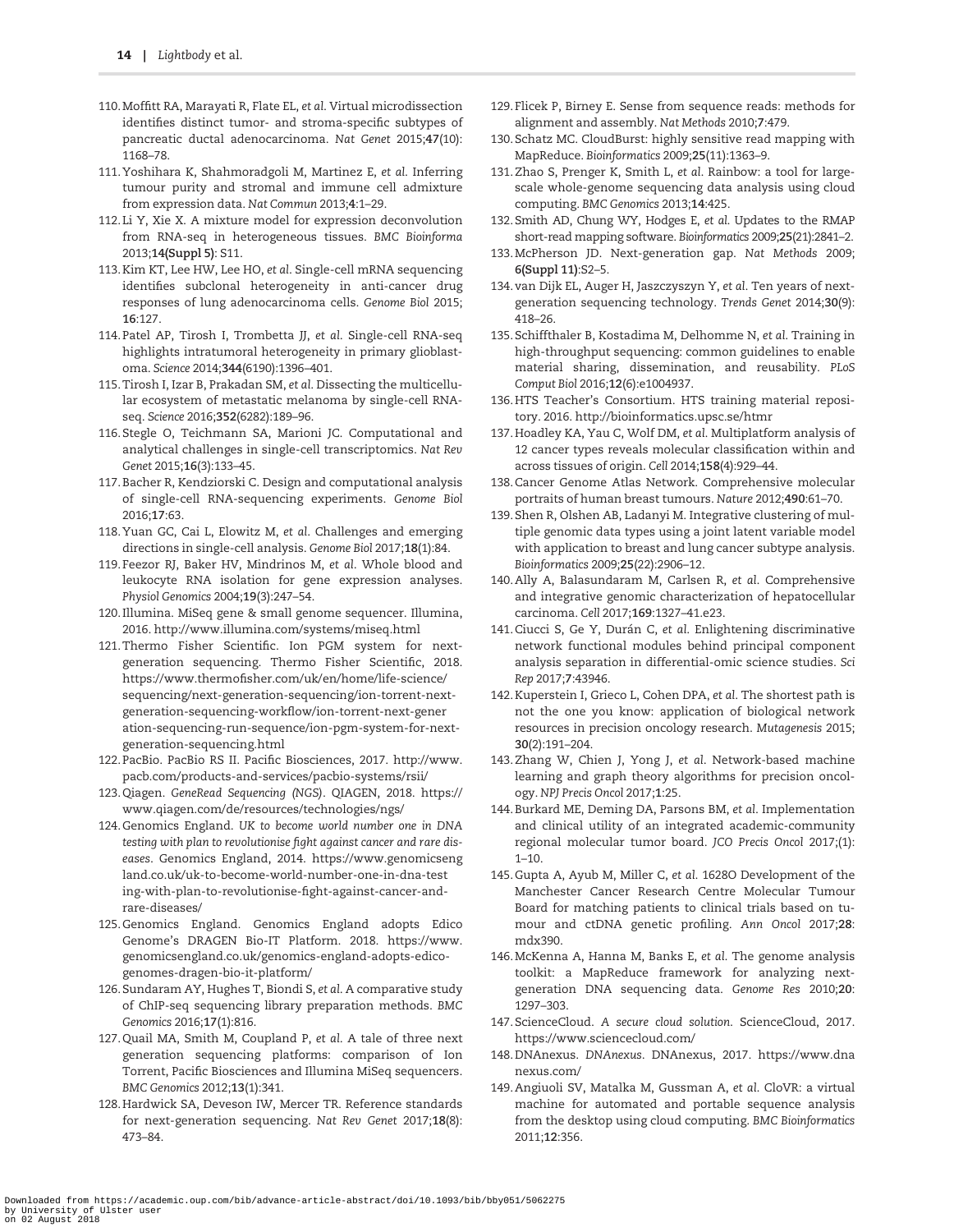- <span id="page-14-0"></span>[150.](#page-5-0) Mushtaq H, Al-Ars Z. Cluster-based apache spark implementation of the GATK DNA analysis pipeline. In: 2015 IEEE International Conference on Bioinformatics and Biomedicine (BIBM). Washington, DC: IEEE, 2015, 1471–7. doi: 10.1109/BIBM.2015.7359893.
- [151.](#page-5-0) Wiewiórka MS, Messina A, Pacholewska A, et al. SparkSeq: fast, scalable and cloud-ready tool for the interactive genomic data analysis with nucleotide precision. Bioinformatics 2014;30(18):2652–3.
- [152.](#page-5-0) Anderson TE, Culler DE, Patterson DA. Case for NOW (Networks of Workstations). IEEE Micro 1995;15(1):54–64.
- [153.](#page-5-0) Barak A, La'adan O. The MOSIX multicomputer operating system for high performance cluster computing. Futur Gener Comput Syst 1998;13(4–5):361–72.
- [154.](#page-5-0) Blayney J, Haberland V, Lightbody G, et al. Biomarker discovery, high performance and cloud computing: a comprehensive review. In: 2015 IEEE International Conference on Bioinformatics and Biomedicine (BIBM). 2015, 1514–19.
- [155.](#page-5-0) The Apache Software Foundation. Welcome to Apache $^{TM}$ Hadoop $^\circ$ ! The Apache Software Foundation, 2014. [http://](http://hadoop.apache.org/) [hadoop.apache.org/](http://hadoop.apache.org/)
- [156.](#page-5-0) Dean J, Ghemawat S. MapReduce: simplified data processing on large clusters. In: OSDI'04 Proceedings of the 6th conference on Symposium on Opearting Systems Design & Implementation, Vol. 51. 2004, 107–13.
- [157.](#page-5-0) Kawalia A, Motameny S, Wonczak S, et al. Leveraging the power of high performance computing for next generation sequencing data analysis: tricks and twists from a high throughput exome workflow. PLoS One 2015;10(5): e0126321.
- [158.](#page-5-0) Genomics England. The 100,000 genomes project. Genomics England, 2017. [https://www.genomicsengland.co.uk/the-](https://www.genomicsengland.co.uk/the-100000-genomes-project/)[100000-genomes-project/](https://www.genomicsengland.co.uk/the-100000-genomes-project/)
- [159.](#page-7-0) Yang X, Liu Y, Yuan C, et al. Parallelization of BLAST with MapReduce for long sequence alignment. In: 2011 Fourth International Symposium on Parallel Architectures, Algorithms and Programming (PAAP). Tianjin, China: IEEE, 2011, 241–6. <https://ieeexplore.ieee.org/document/6128510/>
- [160.](#page-7-0) Sul SJ, Tovchigrechko A. Parallelizing BLAST and SOM algorithms with MapReduce-MPI library. In: 2011 IEEE International Symposium on Parallel and Distributed Processing Workshops and Phd Forum (IPDPSW). 2011, 481–9.
- [161.](#page-7-0) Sundfeld D, Havgaard JH, Gorodkin J, et al. CUDA-Sankoff: using GPU to accelerate the pairwise structural RNA alignment. In: 2017 25th Euromicro International Conference on Parallel, Distributed and Network-based Processing (PDP). 2017, 295–302.
- [162.](#page-7-0) Li D, Liu CM, Luo R, et al. MEGAHIT: an ultra-fast single-node solution for large and complex metagenomics assembly via succinct de Bruijn graph. Bioinformatics 2015;31(10):1674–6.
- [163.](#page-6-0) Rahman MA, Muniyandi RC. Review of GPU implementation to process of RNA sequence on cancer. Inform Med Unlocked 2018;10:17–26.
- [164.](#page-7-0) Rowińska Z, Gocławski J. Cuda based fuzzy C-means acceleration for the segmentation of images with fungus grown in foam matrices. Image Process Commun 2012;17: 191–200.
- [165.](#page-7-0) Aji AM, Zhang L, Feng W. GPU-RMAP: accelerating shortread mapping on graphics processors. In: 2010 IEEE 13th International Conference on Computational Science and Engineering (CSE). 2010, 168–75.
- [166.](#page-7-0) Shi H, Schmidt B, Liu W, et al. A parallel algorithm for error correction in high-throughput short-read data on CUDAenabled graphics hardware. J Comput Biol 2010;17(4):603–15.
- [167.](#page-7-0) Langmead B, Schatz MC, Lin J, et al. Searching for SNPs with cloud computing. Genome Biol 2009;10(11):R134.
- [168.](#page-7-0) Illumina. BaseSpace Sequence Hub. Illumina, 2017.
- [169.](#page-7-0) SevenBridges. Actionable informatics for biomedical research. Seven Bridges Genomics, 2018.
- [170.](#page-7-0) Ramdas T, Egan G. A survey of FPGAs for acceleration of high performance computing and their application to computational molecular biology. In: TENCON 2005 2005 IEEE Region 10. Melbourne, Qld., Australia: IEEE, 2005. doi: 10.1109/TENCON.2005.300963.
- [171.](#page-7-0) Chrysos G, Sotiriades E, Rousopoulos C, et al. Opportunities from the use of FPGAs as platforms for bioinformatics algorithms. In: 2012 IEEE 12th International Conference on Conference: Bioinformatics & Bioengineering (BIBE). 2012, 559–65.
- [172.](#page-7-0) Schmidt B, Hildebrandt A. Next-generation sequencing: big data meets high performance computing. Drug Discov Today 2017;22(4):712–17.
- [173.](#page-7-0) Dydel S, Bała P. Large scale protein sequence alignment using FPGA reprogrammable logic devices. In: J Becker, M Platzner, S Vernalde (eds). Field Programmable Logic and Application. FPL 2004, Lecture Notes in Computer Science, Vol. 3203. Springer, Berlin, Heidelberg, 2004, 23–32.
- [174.](#page-7-0) Tan G, Zhang C, Tang W, et al. Accelerating irregular computation in massive short reads mapping on FPGA co-processor. IEEE Trans Parallel Distrib Syst 2016;27(5): 1253–64.
- 175. Sotiriades E, Dollas A. A general reconfigurable architecture for the BLAST algorithm. J VLSI Signal Process Syst Signal Image Video Technol 2007;48(3):189–208.
- 176. Segundo EJGN, Nedjah N, de Macedo Mourelle L. A scalable parallel reconfigurable hardware architecture for DNA matching. Integr VLSI J 2013;46(3):240–6.
- [177.](#page-8-0) Guo X, Wang H, Devabhaktuni V. A systolic array-based FPGA parallel architecture for the BLAST algorithm. ISRN Bioinforma 2012;2012:1–11.
- [178.](#page-7-0) Wang C, Li X, Zhou X, et al. Genome sequencing using mapreduce on FPGA with multiple hardware accelerators. In: Conference: Proceedings of the ACM/SIGDA international symposium on Field programmable gate arrays. ACM, 2013, 266.
- [179.](#page-7-0) Papadopoulos A, Kirmitzoglou I, Promponas VJ, Theocharides T. FPGA-based hardware acceleration for local complexity analysis of massive genomic data. Integr VLSI J 2013;46(3):230–9.
- [180.](#page-7-0) Goyal A, Kwon HJ, Lee K, et al. Ultra-fast next generation human genome sequencing data processing using DRAGEN Bio-IT processor for precision medicine. Open J Genet 2017; 7(01):9–19. doi: 10.4236/ojgen.2017.71002.
- [181.](#page-6-0) Melanakos J. Parallel computing on a personal computer. Biomed Comput Rev 2008; [http://www.bcr.org/content/paral](http://www.bcr.org/content/parallel-computing-personal-computer) [lel-computing-personal-computer](http://www.bcr.org/content/parallel-computing-personal-computer)
- [182.](#page-6-0) Fan Z, Qiu F, Kaufman A, et al. GPU cluster for high performance computing. In: SC'04: Proceedings of the 2004 ACM/IEEE Conference on Supercomputing. Pittsburgh, PA: IEEE, 2004, 47. doi: 10.1109/SC.2004.26.
- [183.](#page-6-0) Carr DA, Paszko C, Kolva D. SeqNFind®: a GPU accelerated sequence analysis toolset facilitates bioinformatics. Nature Methods j Application Notes, 2011, 1–4. [https://www.nature.](https://www.nature.com/app_notes/nmeth/2011/110908/full/an8037.html) [com/app\\_notes/nmeth/2011/110908/full/an8037.html](https://www.nature.com/app_notes/nmeth/2011/110908/full/an8037.html)
- [184.](#page-6-0) Fujii Y, Azumi T, Nishio N, et al. Data transfer matters for GPU computing. In: 2013 International Conference on Parallel and Distributed Systems (ICPADS). 2013, 275–82.
- [185.](#page-6-0) NVIDIA. CUDA GPUs. NVIDIA Developer, 2017. [https://devel](https://developer.nvidia.com/cuda-gpus) [oper.nvidia.com/cuda-gpus](https://developer.nvidia.com/cuda-gpus)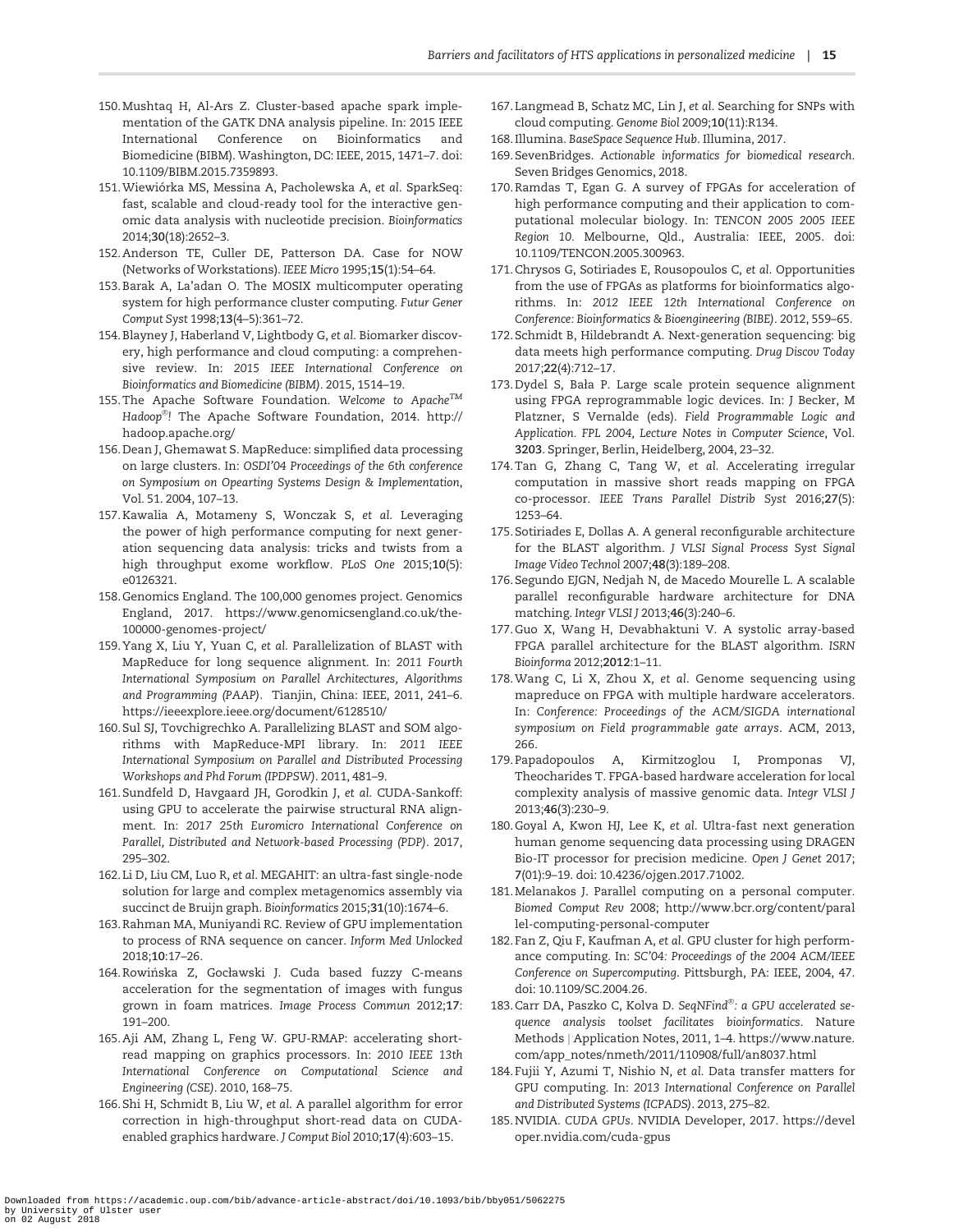- <span id="page-15-0"></span>[186.](#page-6-0) Liu Y, Schmidt B, Maskell DL. Cushaw: a cuda compatible short read aligner to large genomes based on the Burrows-Wheeler transform. Bioinformatics 2012;28(14):1830–7.
- [187.](#page-6-0) Klus P, Lam S, Lyberg D, et al. BarraCUDA—a fast short read sequence aligner using graphics processing units. BMC Res Notes 2012;5(1):27.
- [188.](#page-6-0) Liu CM, Wong T, Wu E, et al. SOAP3: ultra-fast GPU-based parallel alignment tool for short reads. Bioinformatics 2012; 28(6):878–9.
- [189.](#page-6-0) Liu Y, Wirawan A, Schmidt B. CUDAS $W++$  3.0: accelerating Smith-Waterman protein database search by coupling CPU and GPU SIMD instructions. BMC Bioinformatics 2013;14:117.
- [190.](#page-6-0) Abadi DJ. Data management in the cloud: limitations and opportunities. IEEE Data Engineering Bulletin 2009;32:5–12.
- [191.](#page-7-0) AWS. Amazon elastic compute cloud (EC2). AWS, 2017. [https://](https://aws.amazon.com/ec2/) [aws.amazon.com/ec2/](https://aws.amazon.com/ec2/)
- [192.](#page-7-0) Google Cloud Platform. Google genomics. Google Cloud Platform, 2017.<https://cloud.google.com/genomics/>
- [193.](#page-7-0) Microsoft Azure. Microsoft Azure: cloud computing platform and services. Microsoft Azure, 2017.<https://azure.microsoft.com/>
- [194.](#page-7-0) Granados Moreno P, Joly Y, Knoppers BM. Public–Private Partnerships in Cloud-Computing Services in the Context of Genomic Research. Frontiers in Medicine 2017;4:3.
- [195.](#page-7-0) UK Cloud. Genomics England selects skyscape to support 100,000 Genomes Project. UK Cloud, 2015.
- [196.](#page-7-0) Kwon T, Yoo WG, Lee WJ, et al. Next-generation sequencing data analysis on cloud computing. Genes Genomics 2015; 37(6):489–501.
- [197.](#page-7-0) Field D, Tiwari B, Booth T, et al. Open software for biologists: from famine to feast. Nat Biotechnol 2006;24(7):801–3.
- 198. Woods R, McAllister J, Lightbody G, et al. FPGA-Based Implementation of Signal Processing Systems. West Sussex, UK: Wiley, 2017. [https://www.wiley.com/en-us/FPGA+based+](https://www.wiley.com/en-us/FPGA+based+Implementation+of+Signal+Processing+Systems%2C+2nd+Edition-p-9781119077954) [Implementation+of+Signal+Processing+Systems%2C+2nd+](https://www.wiley.com/en-us/FPGA+based+Implementation+of+Signal+Processing+Systems%2C+2nd+Edition-p-9781119077954) [Edition-p-9781119077954](https://www.wiley.com/en-us/FPGA+based+Implementation+of+Signal+Processing+Systems%2C+2nd+Edition-p-9781119077954)
- 199. Xilinx. Xilinx: Vivado design suite. Xilinx, 2018. [https://www.](https://www.xilinx.com/products/design-tools/vivado.html) [xilinx.com/products/design-tools/vivado.html](https://www.xilinx.com/products/design-tools/vivado.html)
- 200. Intel. Intel FPGA SDK for OpenCL—overview. Intel, 2018. [https://www.altera.com/products/design-software/](https://www.altera.com/products/design-software/embedded-software-developers/opencl/overview.html) [embedded-software-developers/opencl/overview.html](https://www.altera.com/products/design-software/embedded-software-developers/opencl/overview.html)
- [201.](#page-7-0) Intel Altera. Intel ${}^{\circledR}$  FPGA Acceleration Hub—acceleration stack for Intel INTEL $^{\circledast}$  FPGA Acceleration Hub—Xeon CPU with FPGAs. Intel Altera, 2018. [https://www.altera.com/solutions/acceler](https://www.altera.com/solutions/acceleration-hub/acceleration-stack.html) [ation-hub/acceleration-stack.html](https://www.altera.com/solutions/acceleration-hub/acceleration-stack.html)
- [202.](#page-7-0) Fieldman M. Microsoft goes all in for FPGAs to build out AI cloud j TOP500 supercomputer sites. Top500, 2016. [https://www.](https://www.top500.org/news/microsoft-goes-all-in-for-fpgas-to-build-out-cloud-based-ai/) [top500.org/news/microsoft-goes-all-in-for-fpgas-to-build](https://www.top500.org/news/microsoft-goes-all-in-for-fpgas-to-build-out-cloud-based-ai/)[out-cloud-based-ai/](https://www.top500.org/news/microsoft-goes-all-in-for-fpgas-to-build-out-cloud-based-ai/)
- [203.](#page-7-0) AWS. Amazon EC2 F1 instances—run customizable FPGAs in the AWS cloud. AWS, 2018. [https://aws.amazon.com/ec2/in](https://aws.amazon.com/ec2/instance-types/f1/) [stance-types/f1/](https://aws.amazon.com/ec2/instance-types/f1/)
- [204.](#page-8-0) Brandon MC, Wallace DC, Baldi P. Data structures and compression algorithms for genomic sequence data. Bioinformatics 2009;25(14):1731–8.
- [205.](#page-8-0) Batley J, Edwards D. Genome sequence data: management, storage, and visualization. Biotechniques 2009;46:333–6.
- [206.](#page-8-0) Vouzis PD, Sahinidis NV. GPU-BLAST: using graphics processors to accelerate protein sequence alignment. Bioinformatics 2011;27(2):182–8.
- 207. Pinho AJ, Pratas D. MFCompress: a compression tool for fasta and multi-fasta data. Bioinformatics 2014;30(1):117–18.
- 208. Qiao D, Yip WK, Lange C. Handling the data management needs of high-throughput sequencing data: speedGene, a

compression algorithm for the efficient storage of genetic data. BMC Bioinformatics 2012;13(1):100.

- 209. Biji C, Nair A. Benchmark dataset for whole genome sequence compression. IEEE/ACM Trans Comput Biol Bioinforma 2016;14:1228–36.
- [210.](#page-8-0) Hsi-Yang Fritz M, Leinonen R, Cochrane G, et al. Efficient storage of high throughput DNA sequencing data using reference-based compression. Genome Res 2011;21(5):734–40.
- [211.](#page-8-0) Thorvaldsdóttir H, Robinson JT, Mesirov JP. Integrative Genomics Viewer (IGV): high-performance genomics data visualization and exploration. Brief Bioinform 2013;14(2): 178–92.
- [212.](#page-8-0) Conesa A, Götz S, García-Gómez JM, et al. Blast2GO: a universal tool for annotation, visualization and analysis in functional genomics research. Bioinformatics 2005;21(18):3674–6.
- [213.](#page-8-0) Datta S, Bettinger K, Snyder M. Secure cloud computing for genomic data. Nat Biotechnol 2016;34(6):588–91.
- [214.](#page-8-0) Erlich Y, Narayanan A. Routes for breaching and protecting genetic privacy. Nat Rev Genet 2014;15(6):409–21.
- [215.](#page-8-0) Erlich Y, Williams JB, Glazer D, et al. Redefining genomic privacy: trust and empowerment. PLoS Biol 2014;12(11): e1001983.
- [216.](#page-8-0) Presidential Commission for the Study of Bioethical Issues. Privacy and progress in whole genome sequencing. Presidential Commission for the Study of Bioethical Issues, 2012. [http://bioethics.gov/sites/default/files/PrivacyProgress](http://bioethics.gov/sites/default/files/PrivacyProgress508.pdf) [508.pdf](http://bioethics.gov/sites/default/files/PrivacyProgress508.pdf)
- [217.](#page-8-0) McGuire AL, Basford M, Dressler LG, et al. Ethical and practical challenges of sharing data from genome-wide association studies: the eMERGE Consortium experience. Genome Res 2011;21(7):1001–7.
- [218.](#page-8-0) NHGRI. Electronic Medical Records and Genomics (eMERGE) Network. NHGRI, 2017. [https://www.genome.gov/27540473/](https://www.genome.gov/27540473/electronic-medical-records-and-genomics-emerge-network/) [electronic-medical-records-and-genomics-emerge-network/](https://www.genome.gov/27540473/electronic-medical-records-and-genomics-emerge-network/)
- [219.](#page-8-0) US Department of Health and Human Services. Health Insurance Portability and Accountability Act of 1996. US Statut Large 1996;110:1936–2103.
- [220.](#page-8-0) Office for Civil Rights. Guidance Regarding methods for deidentification of protected Health Information in Accordance with the Health Insurance Portability and Accountability Act (HIPAA) privacy rule. Office for Civil Rights, 2012. [http://www.hhs.gov/](http://www.hhs.gov/hipaa/for-professionals/privacy/special-topics/de-identification/index.html) [hipaa/for-professionals/privacy/special-topics/de-identifica](http://www.hhs.gov/hipaa/for-professionals/privacy/special-topics/de-identification/index.html) [tion/index.html](http://www.hhs.gov/hipaa/for-professionals/privacy/special-topics/de-identification/index.html)
- [221.](#page-8-0) US Congress. H.R.493—110th Congress (2007-2008): genetic information nondiscrimination act of 2008. US Congress, 2008. [https://www.congress.gov/bill/110th-congress/house-bill/](https://www.congress.gov/bill/110th-congress/house-bill/00493) [00493](https://www.congress.gov/bill/110th-congress/house-bill/00493)
- [222.](#page-8-0) European Commission. Reform of EU data protection rules. European Commission. 2016. [http://ec.europa.eu/justice/](http://ec.europa.eu/justice/data-protection/reform/index_en.htm) [data-protection/reform/index\\_en.htm](http://ec.europa.eu/justice/data-protection/reform/index_en.htm)
- [223.](#page-8-0) Chassang G. The impact of the EU general data protection regulation on scientific research. Ecancermedicalscience 2017; 11:709.
- [224.](#page-8-0) Schatz M, Langmead B, Salzberg S. Cloud computing and the DNA data race. Nat Biotechnol 2010;28(7):691–3.
- [225.](#page-8-0) AWS. Cloud compliance—Amazon Web Services (AWS) compliance. AWS, 2018.<https://aws.amazon.com/compliance/>
- [226.](#page-8-0) Microsoft Azure. Big compute: HPC and batch large-scale cloud computing power on demand. Microsoft Azure, 2017. [https://](https://azure.microsoft.com/en-gb/solutions/big-compute/) [azure.microsoft.com/en-gb/solutions/big-compute/](https://azure.microsoft.com/en-gb/solutions/big-compute/)
- [227.](#page-8-0) BC Platforms. BC platforms—software platforms for nextgeneration sequencing. BC Platforms, 2017. [http://bcplatforms.](http://bcplatforms.com/) [com/](http://bcplatforms.com/)